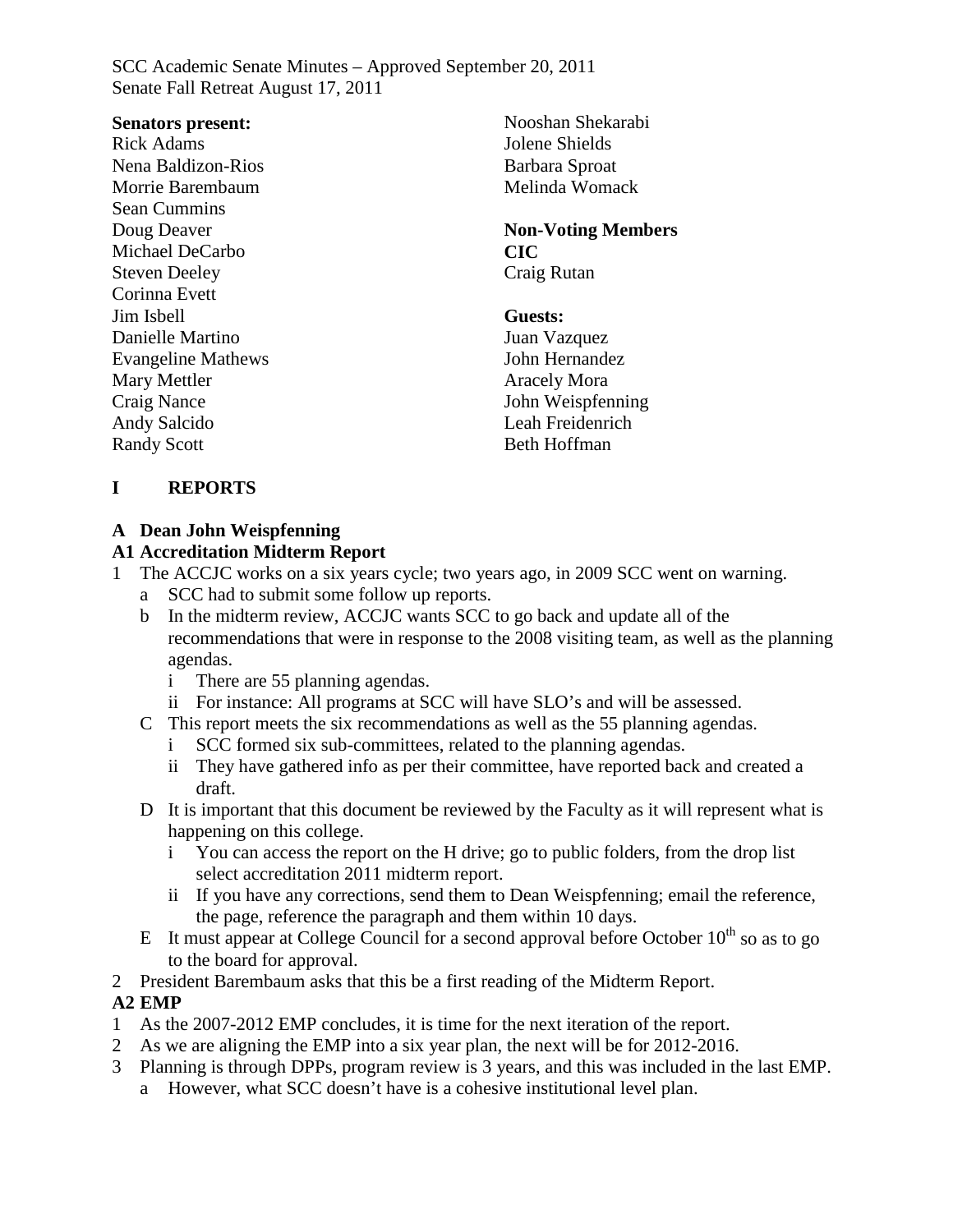- b In an effort to develop a cohesive plan the EMPC proposes the development of a process called Goal Posts. (Appendix 1 – Goal Posts)
- **B President Vazquez -** Looking for whatever good news we can find.
- 1 The district and the colleges are trying to determine how the workload reductions will be allocated.

a The district contends it should be the colleges because they generate the FTES, the Colleges' response is, if we get growth money, the district gets growth money, conversely, if there is a tax, we should all share those cuts.

- 2 In credit we get approximately \$5,000 for every FTES. And in non-credit, there is an enhanced at \$3,000 and there is a \$2,000 for non-enhanced. (This info can be found on the state Chancellor's website) There is a general notion if you want to increase your apportionment, then you want to offer more credit classes than non-credit, because we will generate more money, however we have an agreement with our community to offer noncredit.
- 3 Growth money is an unknown wish and desire, it does not seem likely that the State will offer growth money, but if there was, it could be as much as 2.2%.
	- a We can legally allocate our 2011 Summer classes for Spring 2011 or Fall 2011, however as there is barely enough to meet base, we will probably not meet growth.
- 4 The state is delaying apportionment anywhere from 3 to 6 months, which is why we must retain a large reserve so we can make payroll until the state pays; if we did not do this, then we would have to borrow the money to make payroll, incurring another unnecessary expense.

### **During Discussion**

Professor Adams applauded President Vazquez and his willingness and ability to fight for SCC.

### **C Vice President Mora**

- 1 Explained that the administration is attempting to capture 2.2% in growth money by borrowing 350 FTES from the summer for last year.
- 2 This means that Fall will begin with 250 FTES.
- 3 The goal is to try to maintain the same FTES offered this Spring and Fall as there was last Spring and Fall.
- 4 Last week, classes that were below 20 and taught by adjunct, were removed from the schedule.
- 5 For SCC we need to generate 6240 in Credit FTES and 2107.72 for Non-credit FTES
- 6 Thanked the Senate and Department Chairs for being flexible, collegial and easy to work with.

a She said, "With the cuts, then adds, it is amazing the resiliency we show as a college."

- 7 Presented the ACCJC Rubric for Evaluating Institutional Effectiveness (Appendix 2 ACCJC Rubric)
	- a SCC needs to be at Sustainable Continuous Quality Improvement for Program Review and Planning.
	- b SCC needs to be at Proficiency for SLO's
		- i By Fall 2012 all courses and programs need SLO's, assessment and timeline for implementation.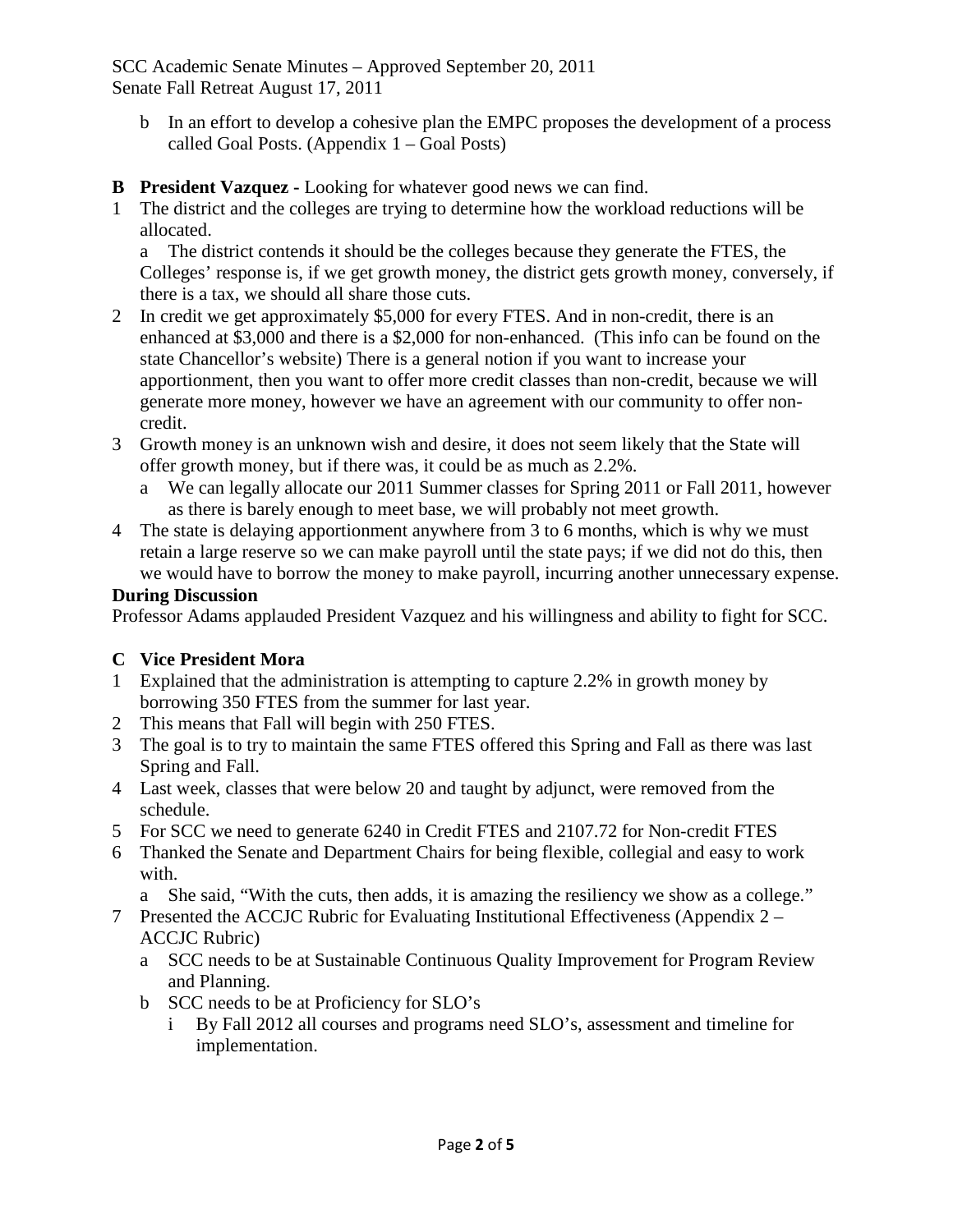### **D Vice President Hernandez**

- 1 Asked that the Faculty try to keep anxiety about the budget out of the classroom; if there are mid-year cuts there may be an additional \$10 raise in student fees.
- 2 Applauded Professor Mettler and the Student Success Committee for having the Early Alert system up and running this semester.
	- a Early Alert is through web advisor and Faculty can do it anytime throughout the semester.
	- b Faculty can go through their rosters, identify areas students are in need of assistance or warning (attendance, participation, assignments); an email will be sent to the student, alerting them to their Instructor's concern and identifying the resources available to assist with the identified concerns.
	- c Faculty may also leave comments.
- 3 Stated that there are 400 veterans throughout the District, and that 60 claim SCC as their home campus.
	- a Currently SAC is certifying Veterans, but SCC hopes to have their own standalone VA certifications services program in Spring 2012.
	- b The Soldiers to Scholars Fundraiser will take place September 15
- 4 Announced that Denise Penock has retired and that there will be a big party coming. a Tuyen Nquyen is now serving as the interim Registrar.
- 5 Pointed out the challenges facing DSPS as they cut the program by 50%, yet it is a State mandate.
- 6 Said that the hiring freeze will have an impact across the board as people leave and there will not be new people coming in.
- 7 Thanked the Academic Senate for the Faculty Hiring ranking and bringing forth a full time psychologist to SCC.

### **E EVT – Professor Evett**

1 Stated the Task Force was were overly ambitious to set their goal for summer, as the timeline for the Faculty Vision Statement is the 2012 EMP; a first draft will be presented this October.

### **F Faculty Hiring – President Barembaum**

It is necessary to go through the process, as there may possibly be some retirements and we must follow through as part of program review and accreditation.

### **During Discussion**

Professor Martino asked if the Faculty Obligation Number (FON) was still in suspension. Professor Smith responded that there is no certainty, but it will likely still be suspended.

### **G Governance Chart**

- 1 Professors Rutan and Evett worked with Vice President Kawa the governance structure over the summer to clarify and make lines of communication clearer. (Appendix 3 – Governance Structure)
- 2 Professor Evett said that we should now do this for the committees within the service of the Senate and asked that the Senate consider forming a new task force or recharging the EVTF to do this.

### **H Faculty Leadership Institute Report – Professor Evett**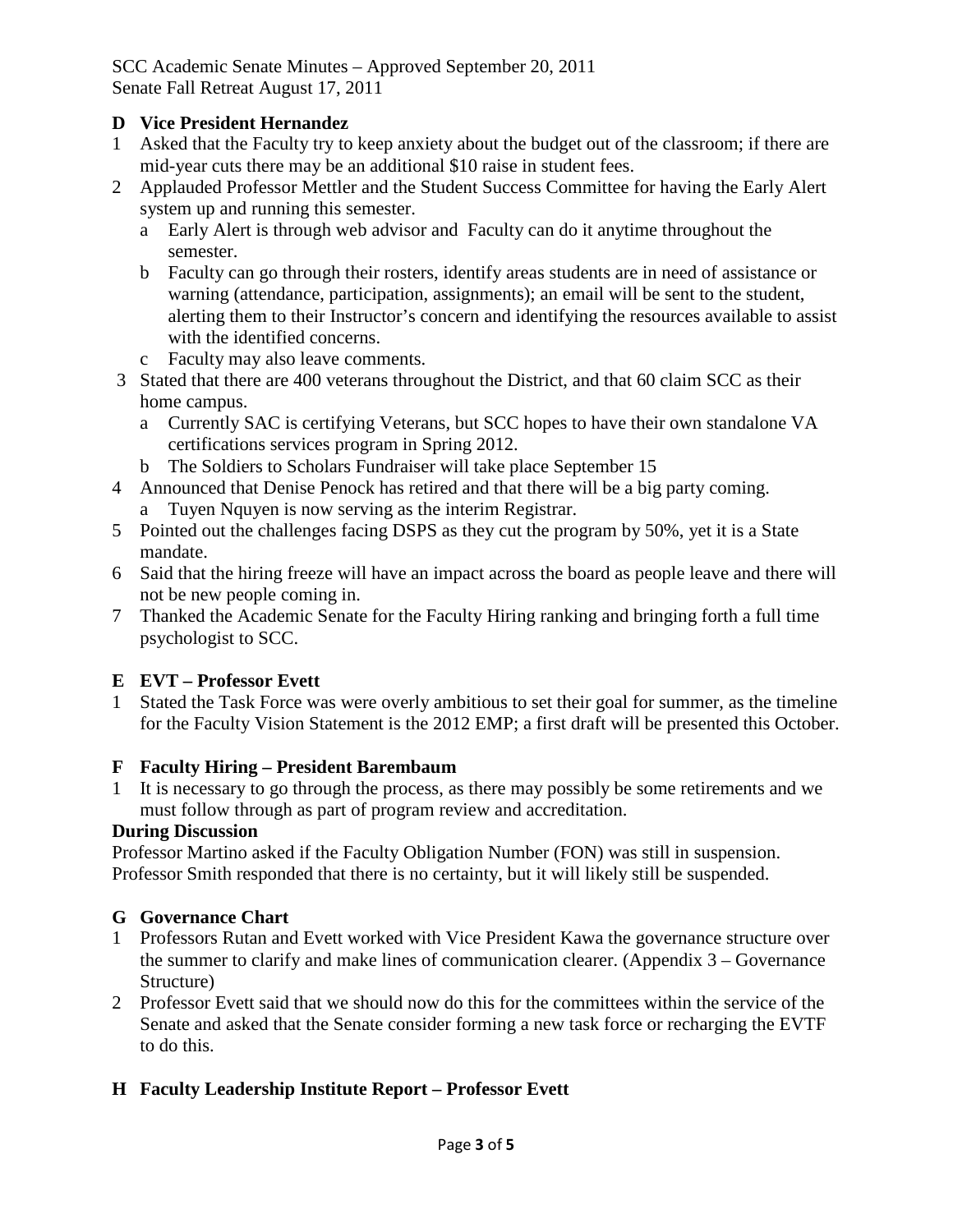- 1 Announced that the Leadership Institute was a great learning experience and that in the process of developing many relationships across the state she discovered that we have the potential to become a much more effective senate.
- 2 She primarily said that the Senate must continue to ask, "How is the money being spent, by whom, for whom and through what channels?"
	- a Stressed the importance of creating transparency in funding, communication and decision making.
- 3 Presented a summary of Institute, highlighting what the Senate should focus on, hot topics and maintaining the power of the Senate. (Appendix 4 - Leadership Report)

### **I Senate Funds – Professor DeCarbo**

- 1 Discussed the background on funding of Senates and in an informal survey discovered that SCC was the only Senate in the State to have the Faculty fund participation in Plenary.
- 2 This information was brought to the attention of Vice President Mora and that she was very receptive; she stated that SCC should be sending faculty to all of the institutes.
- 3 Professor Evett asserted that these are not conferences; they are not a conference expense.
	- a They are run by the Academic Senate, they are places where we become informed and educated; we need to be a vital part of these conversations; it is an investment that needs to be made.
- 4 Professor DeCarbo said that the Executive Board wanted to be conservative, rather than asking for the \$5,000 (that seems to be the average at other colleges); because we know that money would be taken from other places, we are seeking \$2,500.00.
- 5 Vice President Mora states that as of now the Curriculum Institute is funded from other sources like Basic Skills and VITEA.
	- a She says that she sees small groups from other colleges at Curriculum meetings and wants SCC to become such a force.
	- b She said she will do her due diligence; she will contact John Didion and other VPA's to see if there is a way to get the money.

### **During Discussion**

Professor Smith said that if any funds are going to be allocated to the colleges, it needs to be the same for both; the size of the college does not matter. It is necessary to work together, to ask the Chancellor.

### **J Robert's Rules of Order – Professor DeCarbo**

- 1 Presented a handout discussing the basics of Robert's Rules of Order. (Appendix 5 Robert's Rules)
- 2 Led the Senators on an example of bringing a resolution forward to the body.
- **K New Faculty – President Barembaum** welcomed the new Faculty to the College and explained briefly how the Academic Senate represents them.
- 1 Professor Robbie Miller, Fine Arts, announced he just discovered he is Chair of the department.
	- a He stated that the Faculty Institute is wonderful; we new folk may not be processing all of the info, but the second time we hear it, it starts to sink in.
- 2 Professor Lisa Campitelli-Smith, full time Psychologist at Health Center stated that she left her job at UCI because her heart is here.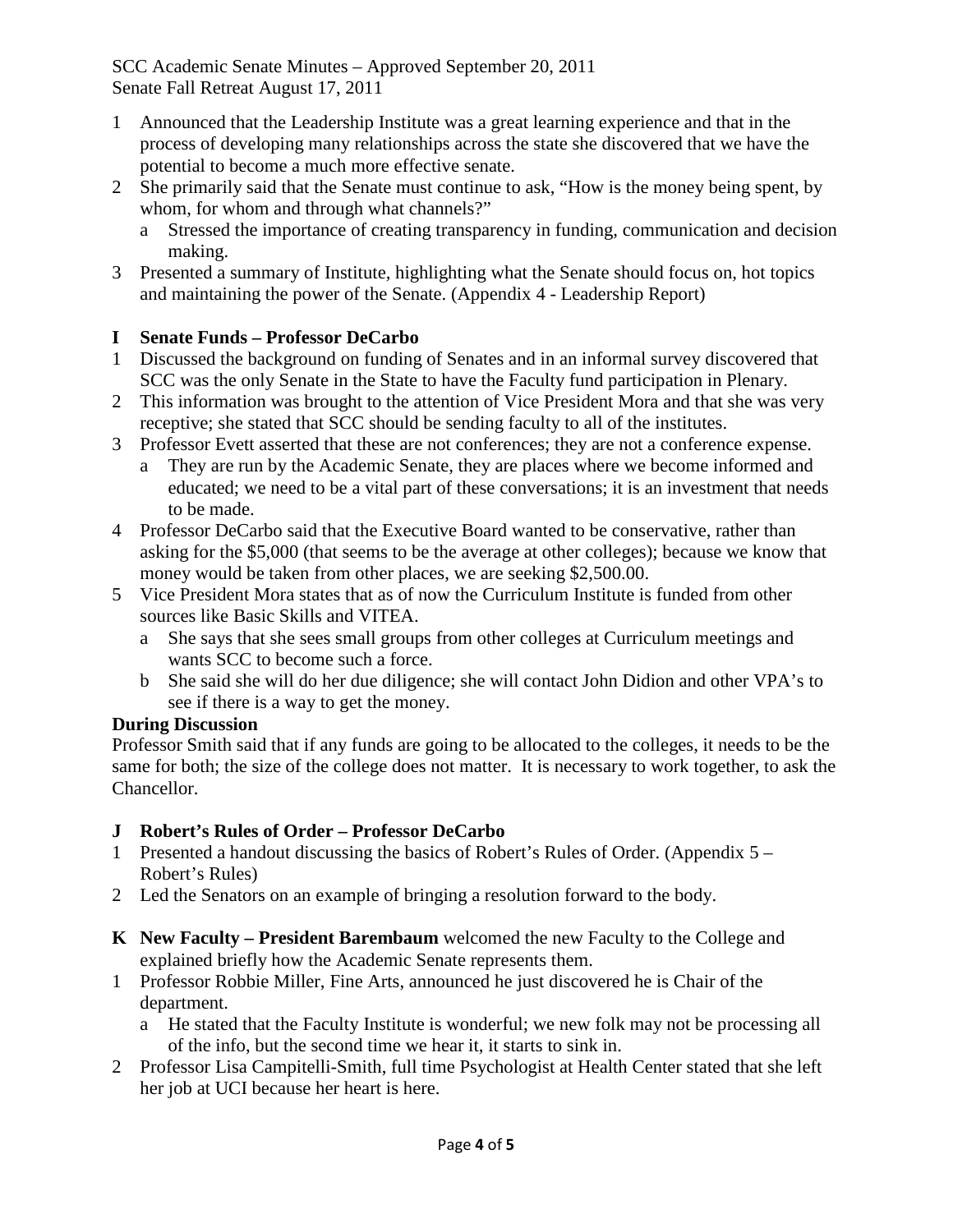- 3 Professor Binh Vu, Music and Chair of Performing Arts said that he was happy to be here and excited for the future.
- 4 Professor Jeff Wada, Chemistry said that he was excited to be here as well.

### **President Barembaum adjourned the retreat.**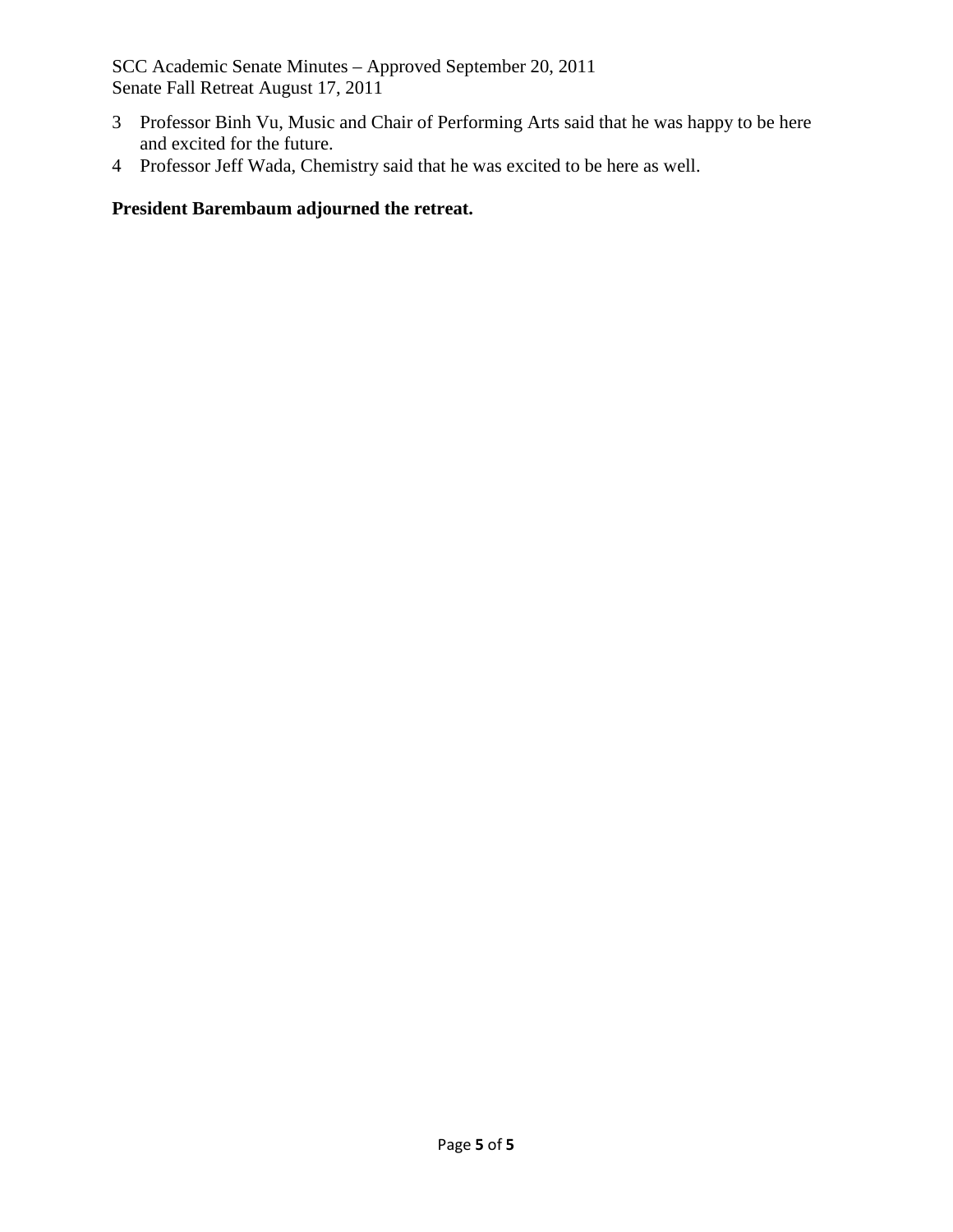#### DRAFT

Educational Master Planning Committee

August 06, 2011

#### Proposed Plan For 2012-2016 EMP Document

During the Spring 2011 semester, the EMPC constructed a tentative timeline leading to the completion of the 2012-2016 EMP document. The tentative plan is as follows (please also see the flow diagram at the end of this cover page).

Assistant Dean of Institutional Effectiveness and Assessment, Caroline Durdella will be working on an environmental scan which will incorporate data from various domains of inquiry including community population demographics and trends, trends in enrollment, workforce trends, social trends, and technological trends. The expected completion date for this environmental scan is late 2011.

While the environmental scan is being completed during the remainder of 2011, the EMPC will, in parallel, facilitate a college-wide internal evaluation to identify and assess areas of strength and areas for improvement at SCC. This internal evaluation will be shaped through focus group meetings of the EMPC with various college constituencies including faculty, classified staff, administration, and students. It will also be informed by program reviews from academic departments, student services, and administrative services and the 2011 SCC accreditation report and other typical measures related to student success and achievement.

Beginning in the Spring 2012 semester, a process of conversation, discussion and triangulation involving the external scan and the internal evaluation together with the RSCCD strategic plan and facilitated by the EMPC will result in an SCC action plan and goals. This will form the basis of the 2012-2016 EMP document. This document will be edited and shaped during Summer 2012 and completed and approved in the Fall 2012 semester.

A draft proposal of the Institutional Scan for the 2012-2016 EMP document is attached. The draft explains the purposes of the (external) Environmental Scan and the Internal Scan and proposes timelines for completion and proposed domains of inquiry, data types, and sources of data for each scan.

The plan for the 2012-2016 EMP document is for it to consist of 3 parts: (1) an assessment of the previous EMP document (not so much whether each and every goal was accomplished, but rather how effective was the previous EMP overall in guiding planning and decision making), (2) data and interpretation of results from external and internal scans, and (3) a resulting college strategic plan and goals.

The EMPC would like to reaffirm the idea that, in SCC's culture, the "Educational Master Plan" is actually a trilogy of dynamic documents: (1) the DPPs, which describe a multi-year horizon of department- and program-level goals and activities reviewed, revised, and updated on an annual basis, (2) the Program Reviews, which provide deeper discussions, introspections, quantitative analyses, and evaluations for departments every three years (two years during the transition toward 2016) and serve as the central link between the RSCCD and College goals, accreditation feedback, and the department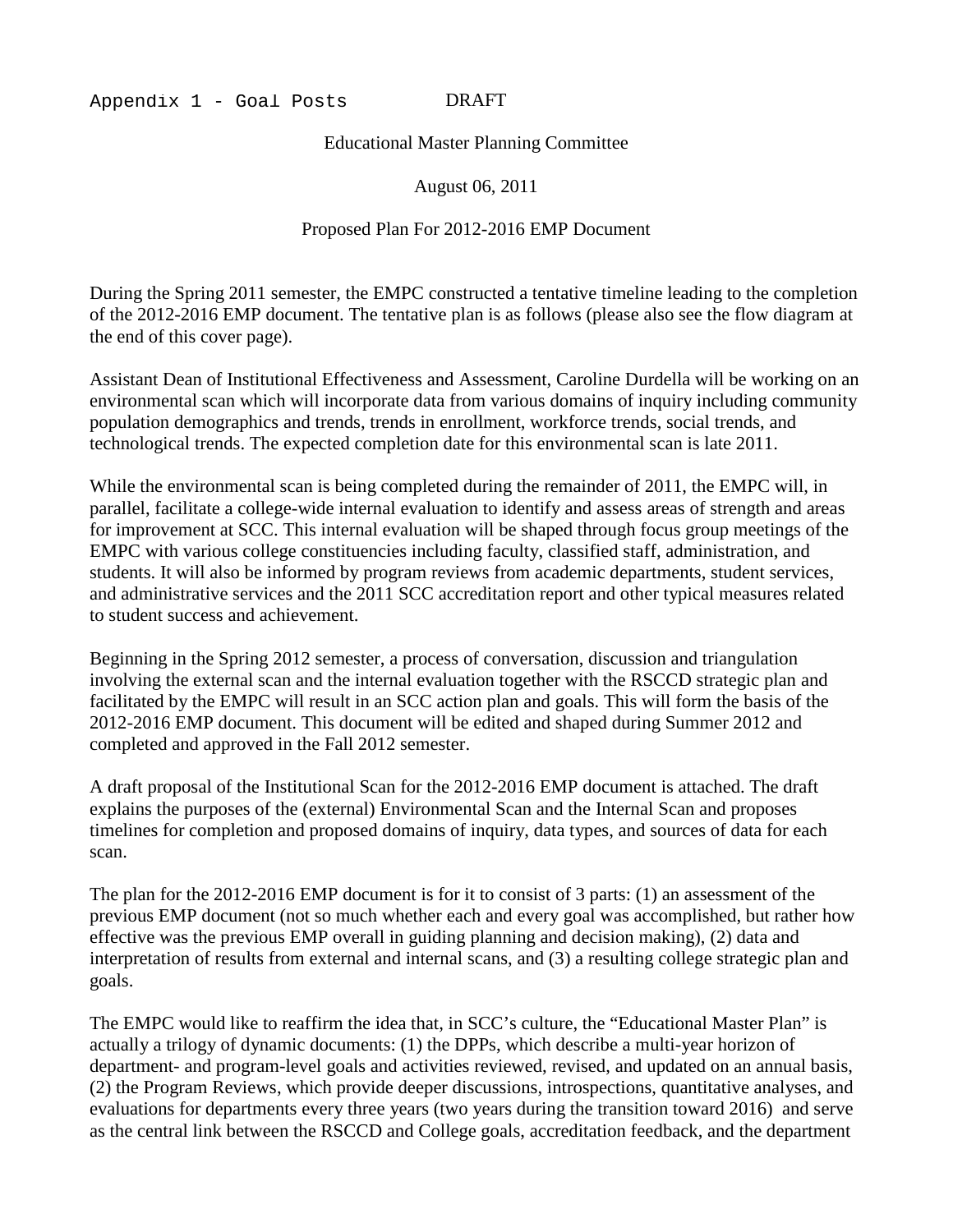plans, and (3) the multi-year EMP document which is published as a snapshot every 6 years (4 during the transition to 2016) and which describes the college-wide strategic plan. It is important for SCC constituents and accreditation personnel to understand that the "EMP" at SCC actually refers to (and has always referred to) this whole trilogy.

While the proposed format of the 2012-2016 EMP document departs from that of the previous two EMP documents in the sense that it will less resemble a collection of department plans and more resemble a cohesive college-wide plan, it is important to appreciate that, taking all three parts of the "EMP" together (DPPs, Program Reviews, 6 year EMP document), none of that information will be lost. Rather, the different parts of the trilogy will each become more focused and, ultimately, more useful for effective college planning.

The 2010-2011 SCC EMPC

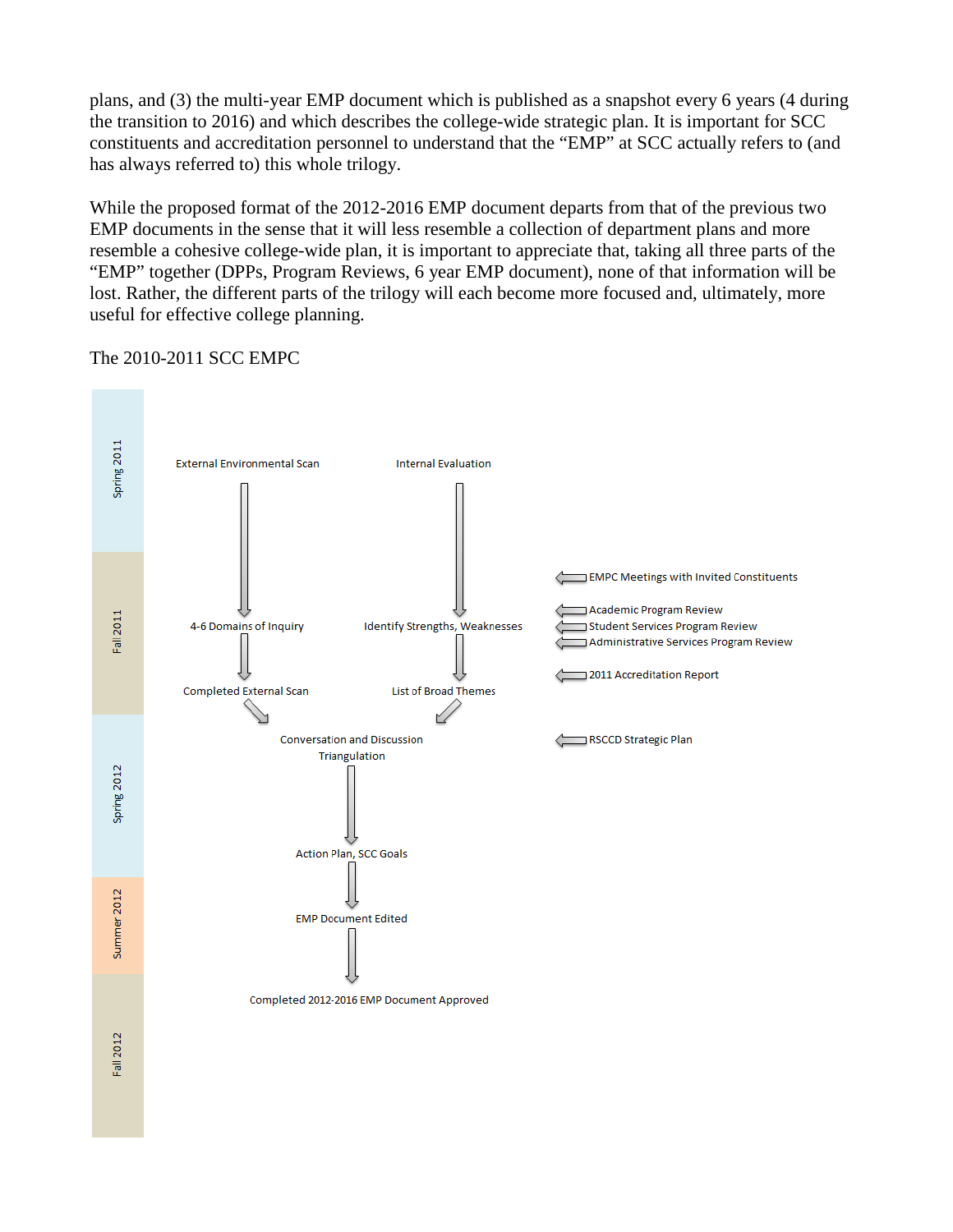

**July 2011** 

From:

Memo to:

**ACCJC Member Institutions** 

**ACCREDITING COMMISSION** for COMMUNITY and **JUNIOR COLLEGES** 

**10 COMMERCIAL BOULEVARD SUITE 204** NOVATO, CA 94949 TELEPHONE: (415) 506-0234 FAX: (415) 506-0238 E-MAIL: accjc@accjc.org www.accjc.org

> Chairperson **MICHAEL T. ROTA** University of Hawai'i

**Vice Chairperson** SHERRILL L. AMADOR **Public Member** 

President **BARBARA A. BENO** 

**Vice President SUSAN B. CLIFFORD** 

**Vice President DORTE KRISTOFFERSEN** 

**Vice President GARMAN JACK POND** 

**Associate Vice President** NORVAL WELLSFRY

Barbara Beno, President Bulgea a Beno

Subiect:

**ACCJC Rubric for Evaluating Institutional Effectiveness** 

Attached you will find a copy of the Rubric for Evaluating Institutional Effectiveness, updated by the Accrediting Commission for Community and Junior Colleges/WASC in June 2011. This Rubric was first published in 2007 and has undergone two previous editorial revisions. The 2011 edition reflects language added to provide some additional detail.

Since 1994, the Commission's Accreditation Standards have required institutions to engage in a systematic and regular review of program quality as well as in short-and long-term planning, and an allocation of resources to assure that institutions achieve their stated mission and assess and improve institutional effectiveness. The 2002 Accreditation Standards added requirements that institutions become more intentionally supportive of student learning by defining intended student learning outcomes, assessing learning, and incorporating the results of assessment into decisions about institutional priorities and improvement plans.

The Rubric for Evaluating Institutional Effectiveness was developed to assist colleges as they conduct self evaluation, and to assist external review teams as they examine institutional quality during accreditation reviews. The Rubric gives institutional members, evaluators, and the Commission a common language to use in describing the institution's practices in three key areas of the continuous quality improvement process - Program Review, Integrated Planning, and Student Learning Outcomes.

It is important to note that the sample behaviors described in each text box of the Rubric are not new criteria or standards for evaluation of an institution's quality, but rather are examples of behavior that, if characteristic of an institution, would indicate the institution's stage in the implementation of the Accreditation Standards, particularly Standard IB and important sections of Standard II and Standard III. The Rubric should be used in conjunction with the Accreditation Standards and the Guide to Evaluating Institutions, and Guide to Evaluating Distance Education and Correspondence Education.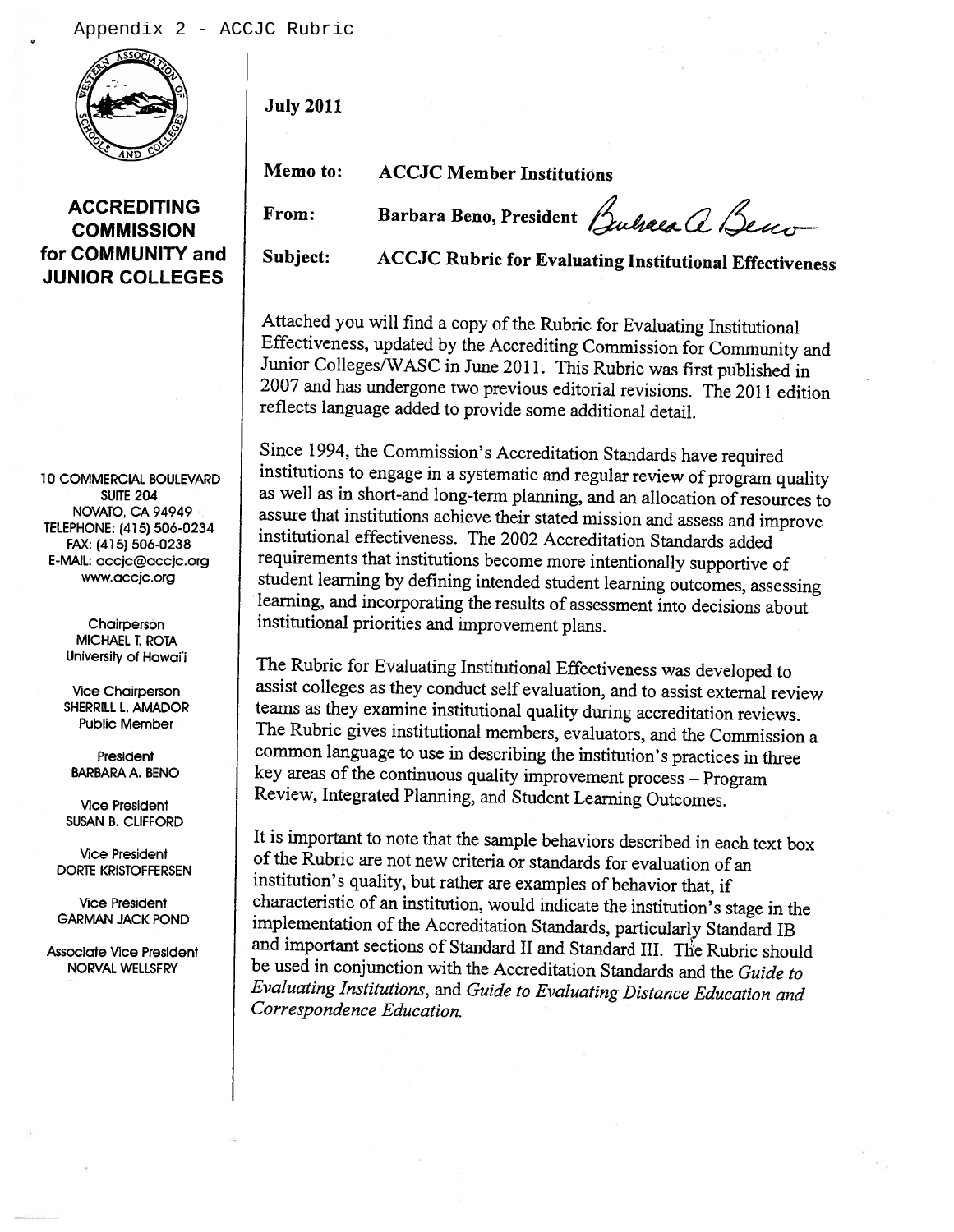The Commission has previously announced its expectations for institutional performance with regard to the practices described in the Rubric, as follows:

- The Commission expects all accredited institutions to be at the Sustainable Continuous Quality Improvement level in Program Review (Part1 of the Rubric) and Planning (Part 2 of the Rubric).
- At present, the Commission expects all accredited institutions to be at least at the Development Level or above in Student Learning Outcomes (Part 3 of the Rubric).
- The Commission expects all accredited institutions to be at the Proficiency Level in Student Learning Outcomes by fall 2012. The Commission will assess all member institutions during the 2012-13 year.

Institutions in the ACCJC membership widely share a commitment to the purposes of assessment  $-$  to improve student outcomes. The Commission hopes that institutional leaders will find the 2011 Rubric helpful as they assess their own institution's quality and work to achieve greater student success.

The Commission welcomes any ideas for improving the Rubric and for improving institutional practices in continuous quality improvement.<sup>1</sup> Please direct comments to <u>accic@accic.org</u>.

BAB/bd

Attachment

<sup>&</sup>lt;sup>1</sup> The ACCJC's Task Force on Student Learning Outcomes met in spring 2011 to provide the updates contained in the 2011 Rubric.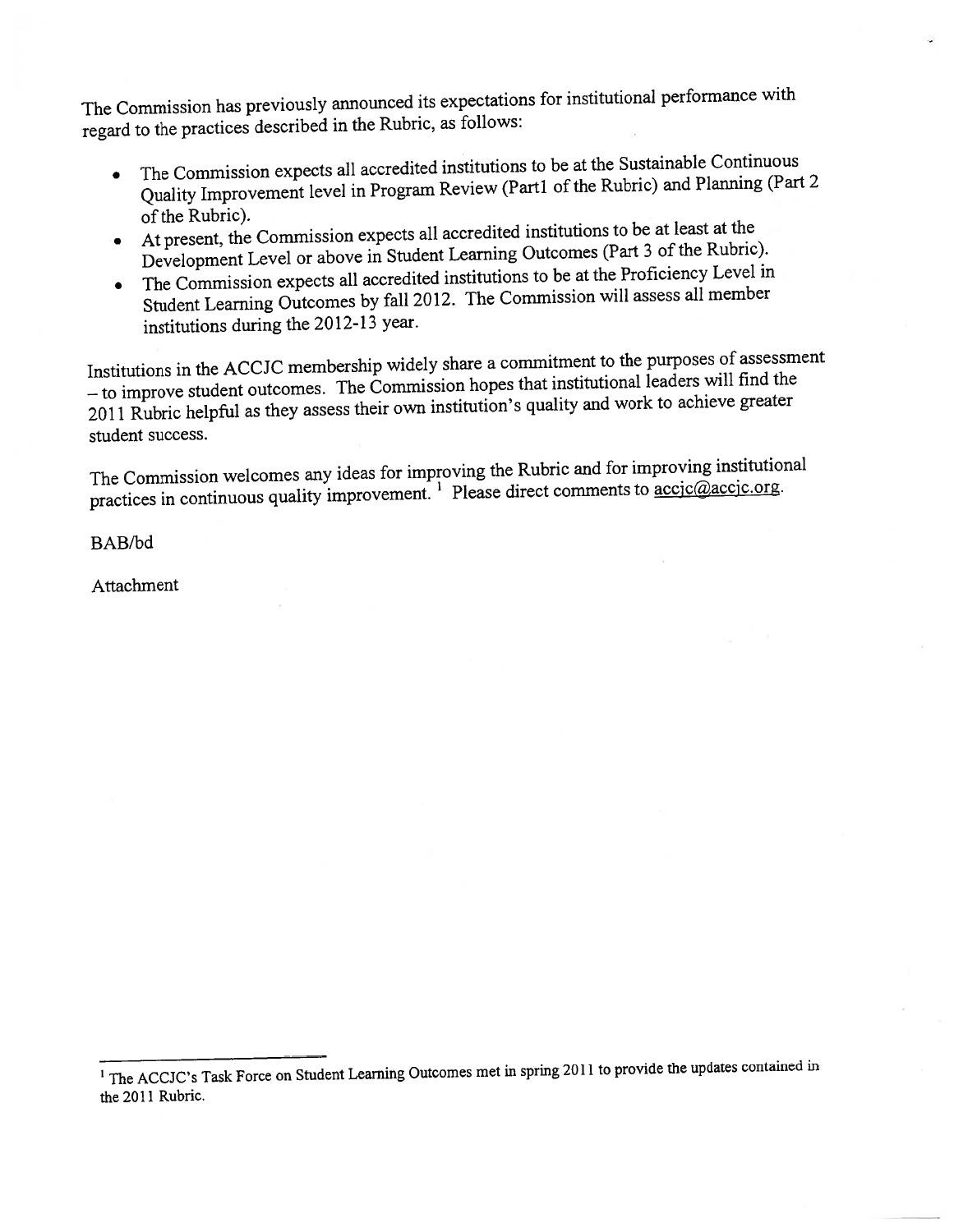### Accrediting Commission for Community and Junior Colleges<br>Western Association of Schools and Colleges

 $\ddot{\phantom{a}}$ .

### Rubric for Evaluating Institutional Effectiveness - Part I: Program Review<br>(See cover letter for how to use this rubric.)

| <b>Levels of</b><br>Implementation                                | Characteristics of Institutional Effectiveness in Program Review<br>(Sample institutional behaviors)                                                                                                                                                                                                                                                                                                                                                                                                                                                                                                                                                                                                                                                                                                   |  |  |  |  |  |  |  |  |  |
|-------------------------------------------------------------------|--------------------------------------------------------------------------------------------------------------------------------------------------------------------------------------------------------------------------------------------------------------------------------------------------------------------------------------------------------------------------------------------------------------------------------------------------------------------------------------------------------------------------------------------------------------------------------------------------------------------------------------------------------------------------------------------------------------------------------------------------------------------------------------------------------|--|--|--|--|--|--|--|--|--|
| <b>Awareness</b>                                                  | • There is preliminary investigative dialogue at the institution or within some departments<br>about what data or process should be used for program review.<br>• There is recognition of existing practices and models in program review that make use of<br>institutional research.<br>. There is exploration of program review models by various departments or individuals.<br>• The college is implementing pilot program review models in a few programs/operational<br>units.                                                                                                                                                                                                                                                                                                                   |  |  |  |  |  |  |  |  |  |
| Development                                                       | • Program review is embedded in practice across the institution using qualitative and<br>quantitative data to improve program effectiveness.<br>. Dialogue about the results of program review is evident within the program as part of<br>discussion of program effectiveness.<br>• Leadership groups throughout the institution accept responsibility for program review<br>framework development (Senate, Admin. Etc.)<br>• Appropriate resources are allocated to conducting program review of meaningful quality.<br>• Development of a framework for linking results of program review to planning for<br>improvement.<br>• Development of a framework to align results of program review to resource allocation.                                                                                |  |  |  |  |  |  |  |  |  |
| Proficiency                                                       | • Program review processes are in place and implemented regularly.<br>· Results of all program reviews are integrated into institution-wide planning for<br>improvement and informed decision-making.<br>• The program review framework is established and implemented.<br>. Dialogue about the results of all program reviews is evident throughout the institution as<br>part of discussion of institutional effectiveness.<br>• Results of program review are clearly and consistently linked to institutional planning<br>processes and resource allocation processes; college can demonstrate or provide specific<br>examples.<br>• The institution evaluates the effectiveness of its program review processes in supporting<br>and improving student achievement and student learning outcomes. |  |  |  |  |  |  |  |  |  |
| <b>Sustainable</b><br><b>Continuous</b><br>Quality<br>Improvement | • Program review processes are ongoing, systematic and used to assess and improve<br>student learning and achievement.<br>• The institution reviews and refines its program review processes to improve institutional<br>effectiveness.<br>• The results of program review are used to continually refine and improve program practices<br>resulting in appropriate improvements in student achievement and learning.                                                                                                                                                                                                                                                                                                                                                                                  |  |  |  |  |  |  |  |  |  |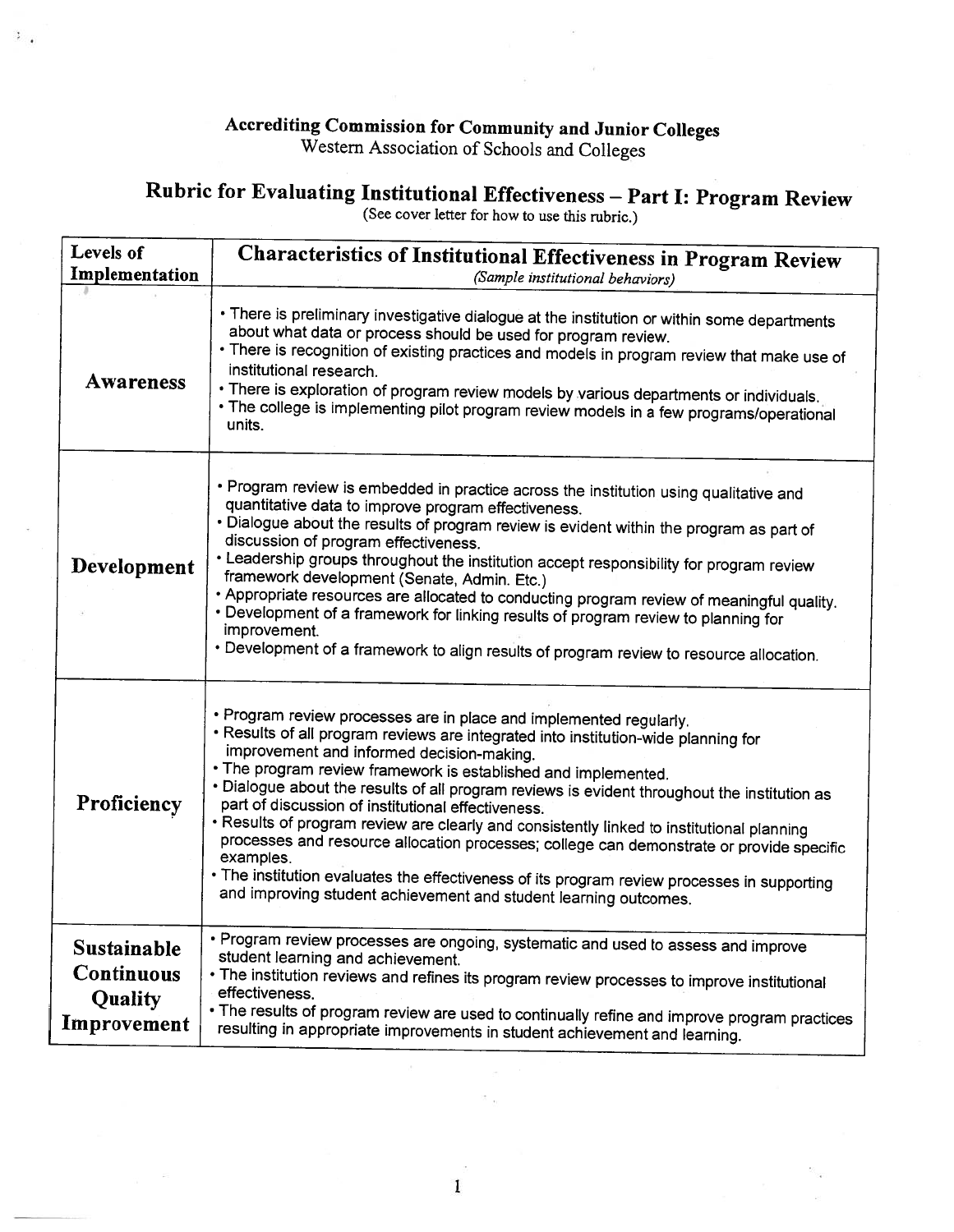### Accrediting Commission for Community and Junior Colleges<br>Western Association of Schools and Colleges

### Rubric for Evaluating Institutional Effectiveness - Part II: Planning<br>(See cover letter for how to use this rubric.)

| Levels of<br>Implementation                                              | <b>Characteristics of Institutional Effectiveness in Planning</b><br>(Sample institutional behaviors)                                                                                                                                                                                                                                                                                                                                                                                                                                                                                                                                                                                                                                                                                                                                                                                                                                                                                                                                                                                           |
|--------------------------------------------------------------------------|-------------------------------------------------------------------------------------------------------------------------------------------------------------------------------------------------------------------------------------------------------------------------------------------------------------------------------------------------------------------------------------------------------------------------------------------------------------------------------------------------------------------------------------------------------------------------------------------------------------------------------------------------------------------------------------------------------------------------------------------------------------------------------------------------------------------------------------------------------------------------------------------------------------------------------------------------------------------------------------------------------------------------------------------------------------------------------------------------|
| Awareness                                                                | . The college has preliminary investigative dialogue about planning processes.<br>• There is recognition of case need for quantitative and qualitative data and analysis in<br>planning.<br>. The college has initiated pilot projects and efforts in developing systematic cycle of<br>evaluation, integrated planning and implementation (e.g. in human or physical resources).<br>. Planning found in only some areas of college operations.<br>• There is exploration of models and definitions and issues related to planning.<br>• There is minimal linkage between plans and a resource allocation process, perhaps<br>planning for use of "new money"<br>. The college may have a consultant-supported plan for facilities, or a strategic plan.                                                                                                                                                                                                                                                                                                                                        |
| Development                                                              | . The Institution has defined a planning process and assigned responsibility for<br>implementing it.<br>. The Institution has identified quantitative and qualitative data and is using it.<br>. Planning efforts are specifically linked to institutional mission and goals.<br>. The Institution uses applicable quantitative data to improve institutional effectiveness in<br>some areas of operation.<br>• Governance and decision-making processes incorporate review of institutional<br>effectiveness in mission and plans for improvement.<br>. Planning processes reflect the participation of a broad constituent base.                                                                                                                                                                                                                                                                                                                                                                                                                                                              |
| Proficiency                                                              | . The college has a well documented, ongoing process for evaluating itself in all areas of<br>operation, analyzing and publishing the results and planning and implementing<br>improvements.<br>• The institution's component plans are integrated into a comprehensive plan to achieve<br>broad educational purposes and improve institutional effectiveness.<br>. The institution effectively uses its human, physical, technology, and financial resources to<br>achieve its broad educational purposes, including stated student learning outcomes.<br>. The college has documented assessment results and communicated matters<br>of quality assurance to appropriate constituencies (documents data and analysis of<br>achievement of its educational mission).<br>. The institution assesses progress toward achieving its education goals over time<br>(uses longitudinal data and analyses).<br>. The institution plans and effectively incorporates results of program review in all areas of<br>educational services: instruction, support services, library and learning resources. |
| <b>Sustainable</b><br><b>Continuous</b><br><b>Quality</b><br>Improvement | • The institution uses ongoing and systematic evaluation and planning to refine its key<br>processes and improve student learning.<br>. There is dialogue about institutional effectiveness that is ongoing, robust and pervasive;<br>data and analyses are widely distributed and used throughout the institution.<br>. There is ongoing review and adaptation of evaluation and planning processes.<br>. There is consistent and continuous commitment to improving student learning;<br>and educational effectiveness is a demonstrable priority in all planning structures and<br>processes.                                                                                                                                                                                                                                                                                                                                                                                                                                                                                                |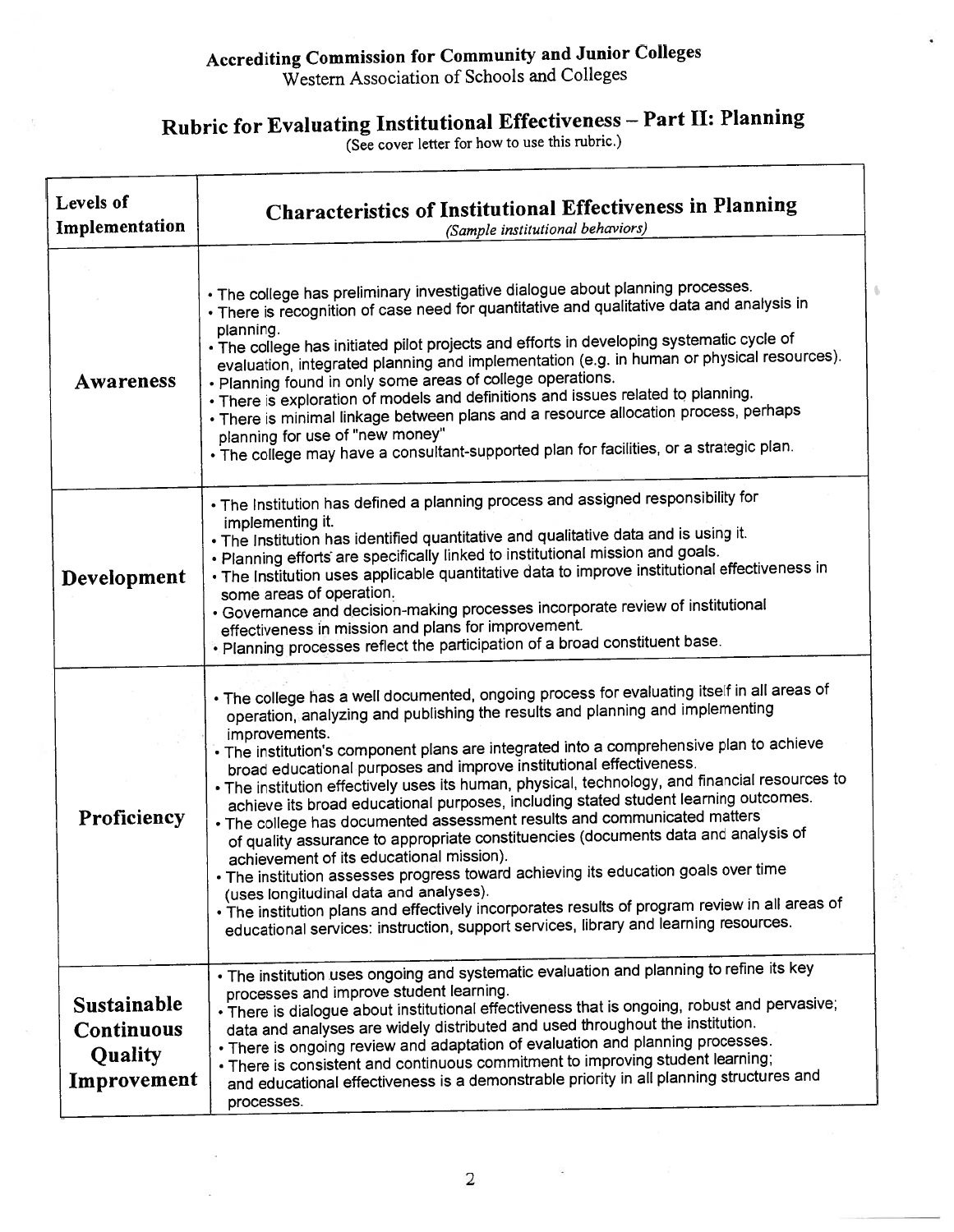### Rubric for Evaluating Institutional Effectiveness – Part III: Student Learning Outcomes<br>(See cover letter for how to use this rubric.)

| Levels of<br>Implementation                                | Characteristics of Institutional Effectiveness in<br><b>Student Learning Outcomes</b><br>(Sample institutional behaviors)                                                                                                                                                                                                                                                                                                                                                                                                                                                                                                                                                                                                                                                                                                                        |  |  |  |  |  |  |  |  |  |
|------------------------------------------------------------|--------------------------------------------------------------------------------------------------------------------------------------------------------------------------------------------------------------------------------------------------------------------------------------------------------------------------------------------------------------------------------------------------------------------------------------------------------------------------------------------------------------------------------------------------------------------------------------------------------------------------------------------------------------------------------------------------------------------------------------------------------------------------------------------------------------------------------------------------|--|--|--|--|--|--|--|--|--|
| <b>Awareness</b>                                           | • There is preliminary, investigative dialogue about student learning outcomes.<br>• There is recognition of existing practices such as course objectives and how they relate to<br>student learning outcomes.<br>• There is exploration of models, definitions, and issues taking place by a few people.<br>. Pilot projects and efforts may be in progress.<br>. The college has discussed whether to define student learning outcomes at the level of<br>some courses or programs or degrees; where to begin.                                                                                                                                                                                                                                                                                                                                 |  |  |  |  |  |  |  |  |  |
| Development                                                | • College has established an institutional framework for definition of student learning<br>outcomes (where to start), how to extend, and timeline.<br>• College has established authentic assessment strategies for assessing student learning<br>outcomes as appropriate to intended course, program, and degree learning outcomes.<br>• Existing organizational structures (e.g. Senate, Curriculum Committee) are supporting<br>strategies for student learning outcomes definition and assessment.<br>• Leadership groups (e.g. Academic Senate and administration), have accepted responsibility<br>for student learning outcomes implementation.<br>• Appropriate resources are being allocated to support student learning outcomes and<br>assessment.<br>. Faculty and staff are fully engaged in student learning outcomes development. |  |  |  |  |  |  |  |  |  |
| Proficiency                                                | • Student learning outcomes and authentic assessment are in place for courses, programs<br>and degrees.<br>• There is widespread institutional dialogue about the results of assessment and identification<br>of gaps.<br>• Decision-making includes dialogue on the results of assessment and is purposefully<br>directed toward aligning institution-wide practices to support and improve student learning.<br>• Appropriate resources continue to be allocated and fine-tuned.<br>• Comprehensive assessment reports exist and are completed and updated on a regular<br>basis.<br>• Course student learning outcomes are aligned with degree student learning outcomes.<br>• Students demonstrate awareness of goals and purposes of courses and programs in<br>which they are enrolled.                                                    |  |  |  |  |  |  |  |  |  |
| Sustainable<br><b>Continuous</b><br>Quality<br>Improvement | Student learning outcomes and assessment are ongoing, systematic and used for<br>continuous quality improvement.<br>• Dialogue about student learning is ongoing, pervasive and robust.<br>· Evaluation of student learning outcomes processes.<br>. Evaluation and fine-tuning of organizational structures to support student learning is<br>ongoing.<br>• Student learning improvement is a visible priority in all practices and structures across the<br>college.<br>. Learning outcomes are specifically linked to program reviews.                                                                                                                                                                                                                                                                                                        |  |  |  |  |  |  |  |  |  |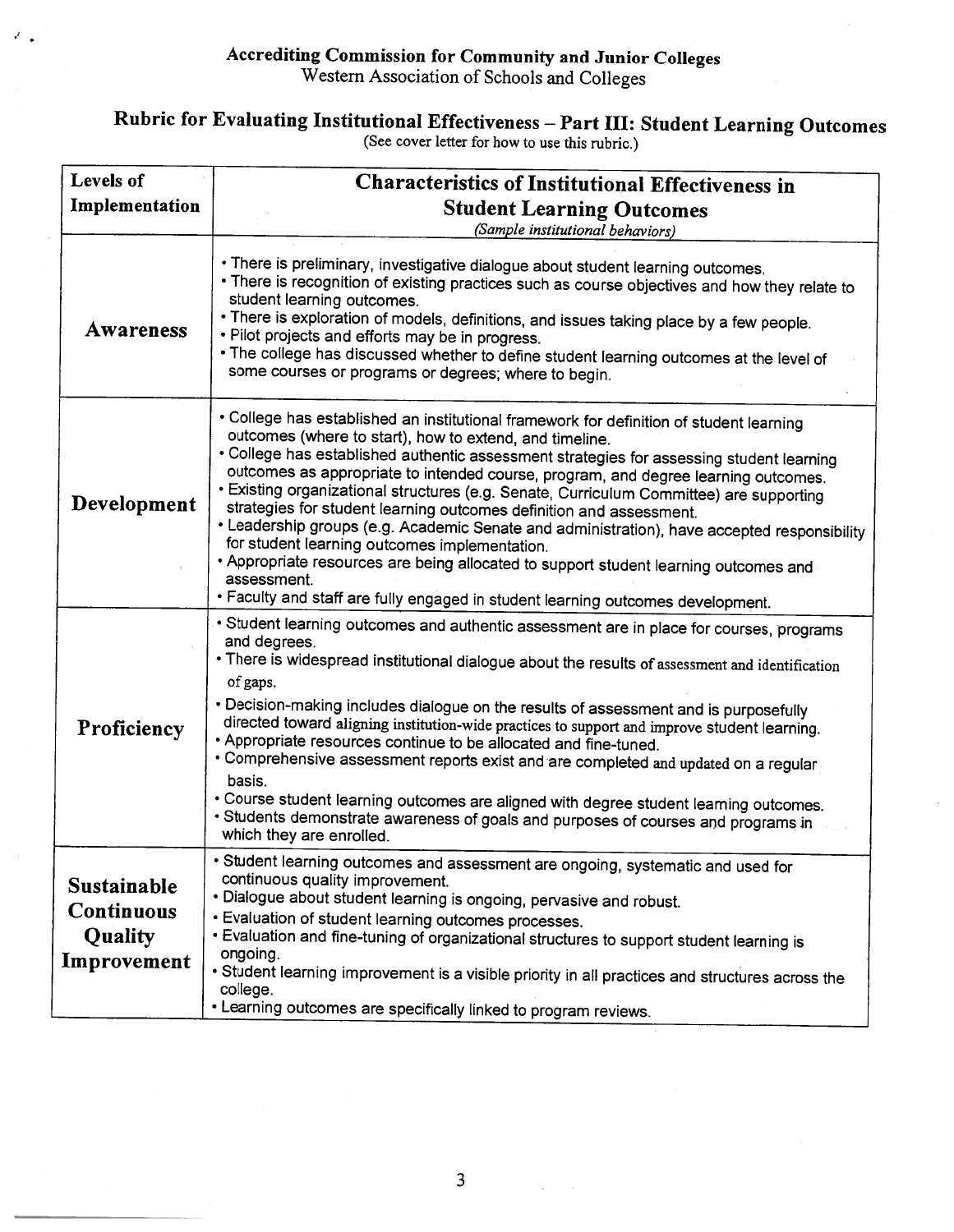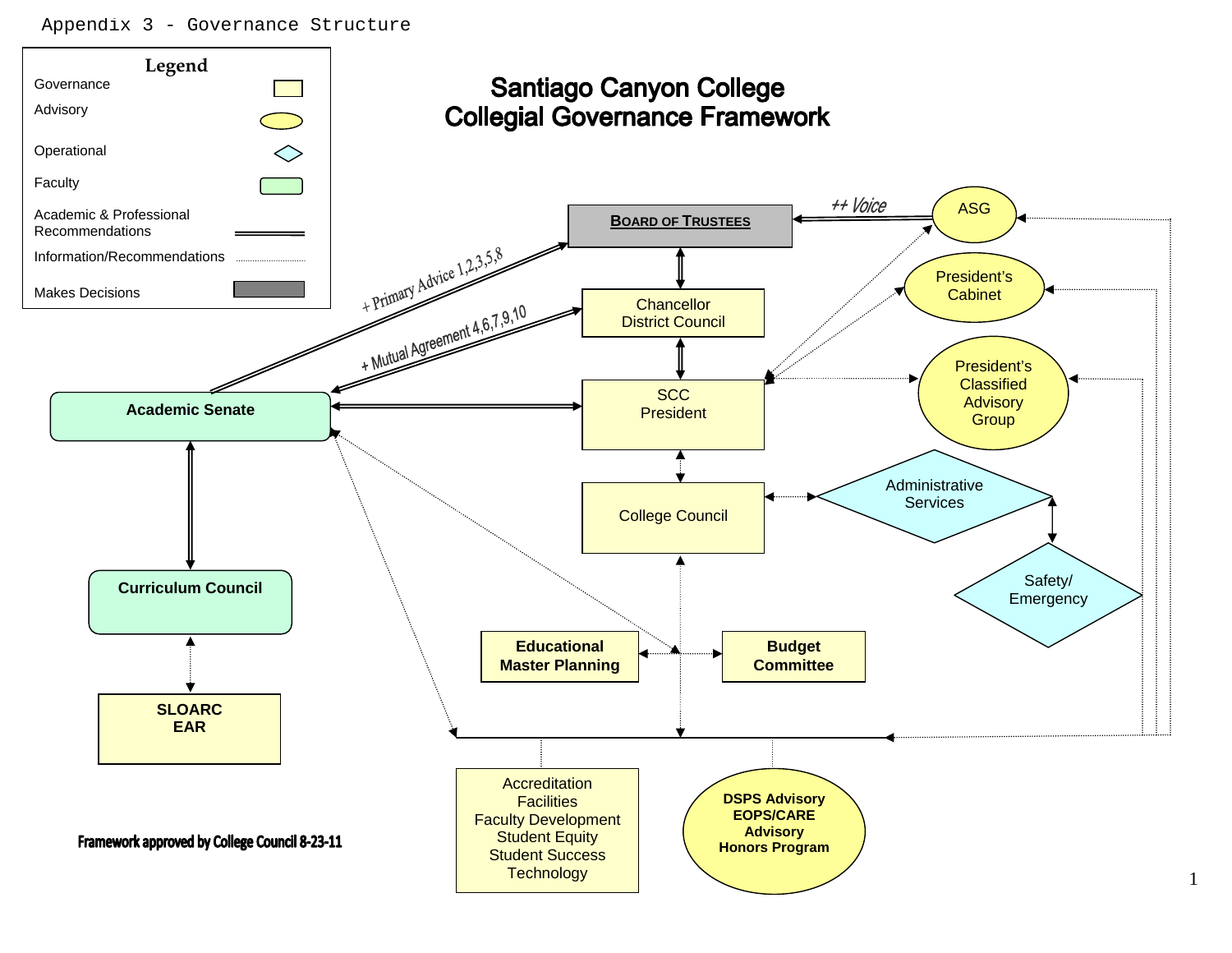### **Faculty Leadership Institute 2011: Finding Higher Ground:** *Maintaining Integrity in the Face of Turbulence* Summary

**Respectfully Submitted by Corinna Evett** 

### **Raised Questions With Suggestions To Consider:**

### How can we be more efficient at our colleges in order to circumvent Sacramento dictating changes?

- Consolidate local boards—eliminate local boards.
- Coordination: How well do we coordinate with other colleges? With our sister college?
- $\bullet$  Be proactive—leaders in finding and implementing possible solutions.
- Share challenges and solutions with other colleges.
- $\blacksquare$  Use resources the ASCCC has to offer.

### **What will happen if we don't...?**

- We want to make thoughtful decisions, so we don't have to act immediately.
- Follow proper channels of communication and reporting.

### In terms of the budget, where are we spending money?

- Contemplate the numbers, raise questions, and identify/highlight inconsistencies.
- Comment on budget even when there is no crisis.
- Exerpt track of things, noting patterns and changes.
- Create a climate of questions, conversations, and collaborations.
- Transparency

### **Does the Senate sign off on actual budget?**

- Under  $10+1$ , Senate has a voice in the process.
- Whether or not Senate has a voice in allocation depends upon our process.
- The Senate signs off on the process (know our process).
- **Therefore, if we're involved in the process and sign off on it, then we do sign off on** budget.
- As a result, the process cannot change unless we agree to it, and we should raise discussion about changes we'd like to see in the process.
- Could be helpful to have a Senate position that tracks the budget for faculty, which would be a continual job for a few years.
- We should not have growing end balances, for we are not a corporation.
- If we are saving the core classroom classes, then the numbers for the  $50\%$  law should rise, especially in a crisis.
- $\blacksquare$  Think long-term rather than short-term—colleges have been standing institutions since 1400, and there aren't too many businesses around for  $200+$  years.
- When considering budget decisions, ask the following: How was the decision to spend money here reached? How should the decision have been made?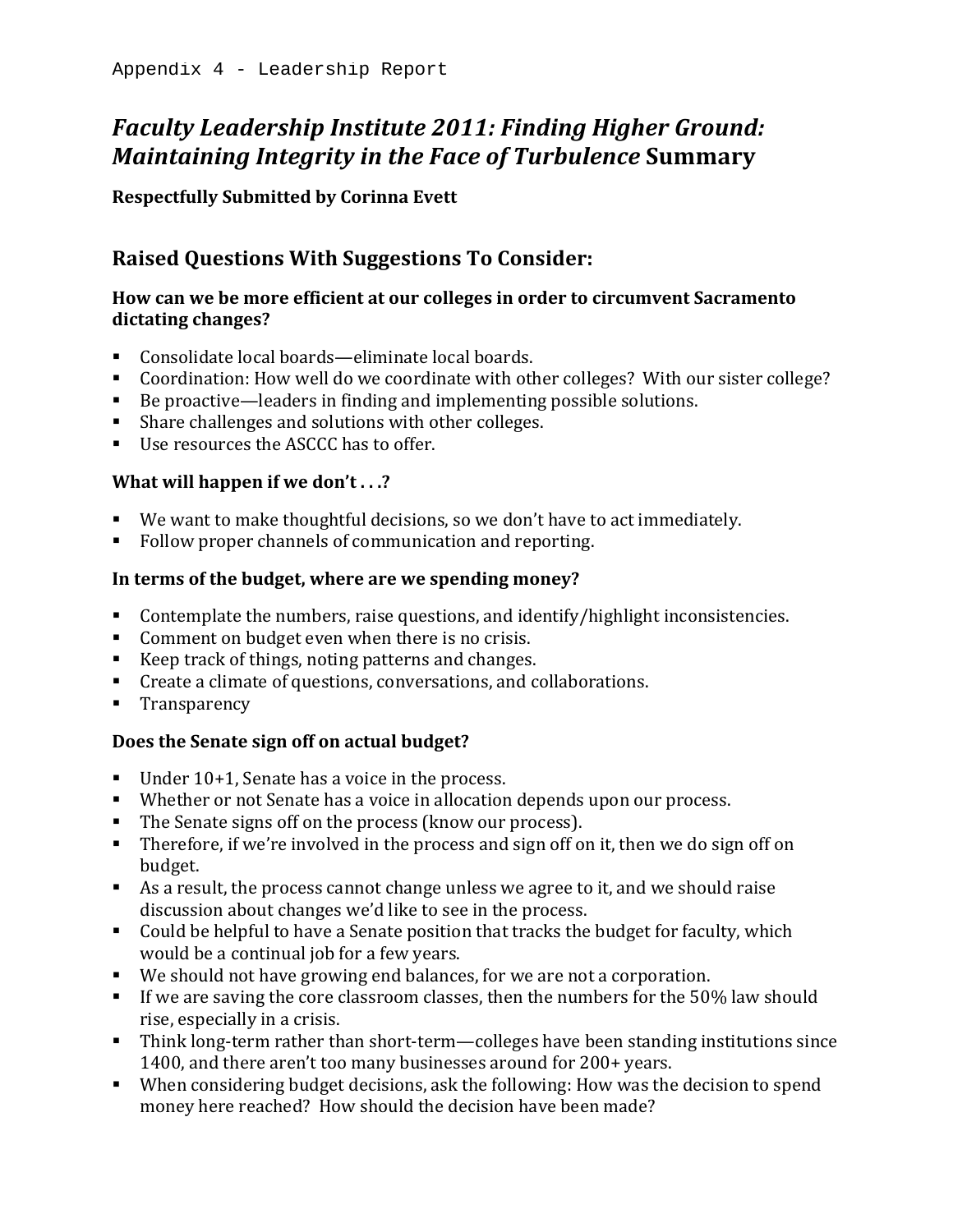### How do we deal with cuts while maintaining our core mission?

- First determine the absolute core mission.
- Then consider worst-case scenario.
- What would the worst-case scenario do to our core mission?
- Try to establish good working Senate/Union relations where the two entities strategize together for shared goals.
- Force people to make hard choices—prioritize for selves.
- Equal cuts across programs do not protect the mission.
- Need a program discontinuance process.

### Possible "To Do" List: Items we might want to look up, do, write, read, gather, distribute, change, etc.:

- Set a faculty hour once a month where major topics of interest and/or concern are discussed, shared, and/or aired. (Seems like our Faculty Forum only more than once a semester.)
- Create a local Senate Handbook or New Senator Manual to help train Senators.
- **Provide for Senate attendance to Plenary and other institutes in order to arm Senators** with tools.
	- $\circ$  See "Basis for Effective Senate" PowerPoint
	- $\circ$  See "Orientation to the Senate" PowerPoint
	- o See+2005+*Rostrum*+Paper:+"How+Much+Do+You+Know+About+Your+Academic+ Senate?" at http://asccc.org/node/176431
- Create a channel of communication flow chart.
- It's a matter of compliance that the college/district send faculty to institutes.
	- $\circ$  Needs to be a line item in the budget
	- $\circ$  Negotiate it into the contract—work with Union to do so because considered a work condition—will protect the line budget in difficult times
	- o Office of Instruction should fund Curriculum Institute
	- $\circ$  Institutes are not conferences, for they educate faculty for their participation in shared governance.
- Need a program discontinuance process.
	- $\circ$  Includes numbers of costs of programs as well as savings of programs.
	- $\circ$  If a process is in place, we need to be aware of it in order to follow it.
	- o Abbreviated process is recommended.
- $\blacksquare$  Need a program vitality process
	- $\circ$  Use a process to keep programs accountable

### **Interesting Tid-Bits To Keep in Mind:**

- Academic Senate President is equal to the College President
- $\blacksquare$  The Classified Staff are our strong allies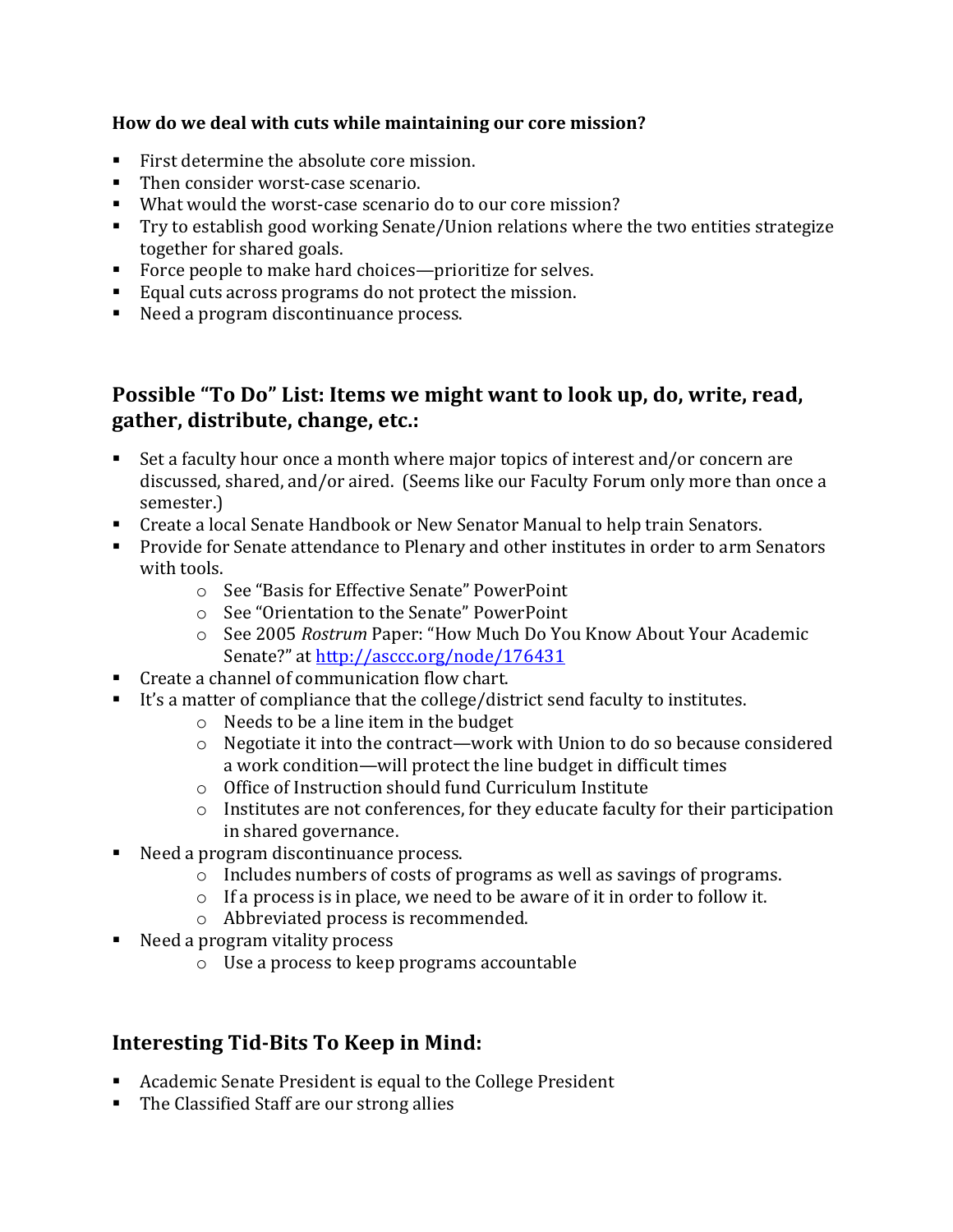- We need to educate/remind administration, the board, and the chancellor about  $10+1$ 
	- o See 2007 Rostrum Paper: "Administrators Need an Orientation to the Senate" at http://asccc.org/node/176742

### **Changes To Expect:**

- Placement processes and instruments
- $\blacksquare$  Incentive or performance based funding
- CCC subsidized assess

### **Hot Topics Across the State (and Locally):**

- $\blacksquare$  Supplemental Instruction
- $\blacksquare$  Basic Skills
- **Equivalencies**
- Recreational Courses
- **Tutoring**
- Repetition and Withdrawal
- Academic Freedom
- **Repeatability**
- SLOs
- Senate Union Relations
- AA-T and AS-T Degrees (relates to  $CIDs$ )
- Reciprocity of Courses (relates to CIDs)
- Extension Courses (AB-515) (relates to CIDs)
- Governance
- $\blacksquare$  Withdrawal Date
- **veterans**
- $\blacksquare$  Program Discontinuance
- Research and Data
- Credit by Exam  $(AP/IB)$
- CLEP
- STATway (accelerated program form math)
- $\blacksquare$  Excess Units
- $\blacksquare$  Content Review
- Performance Based Funding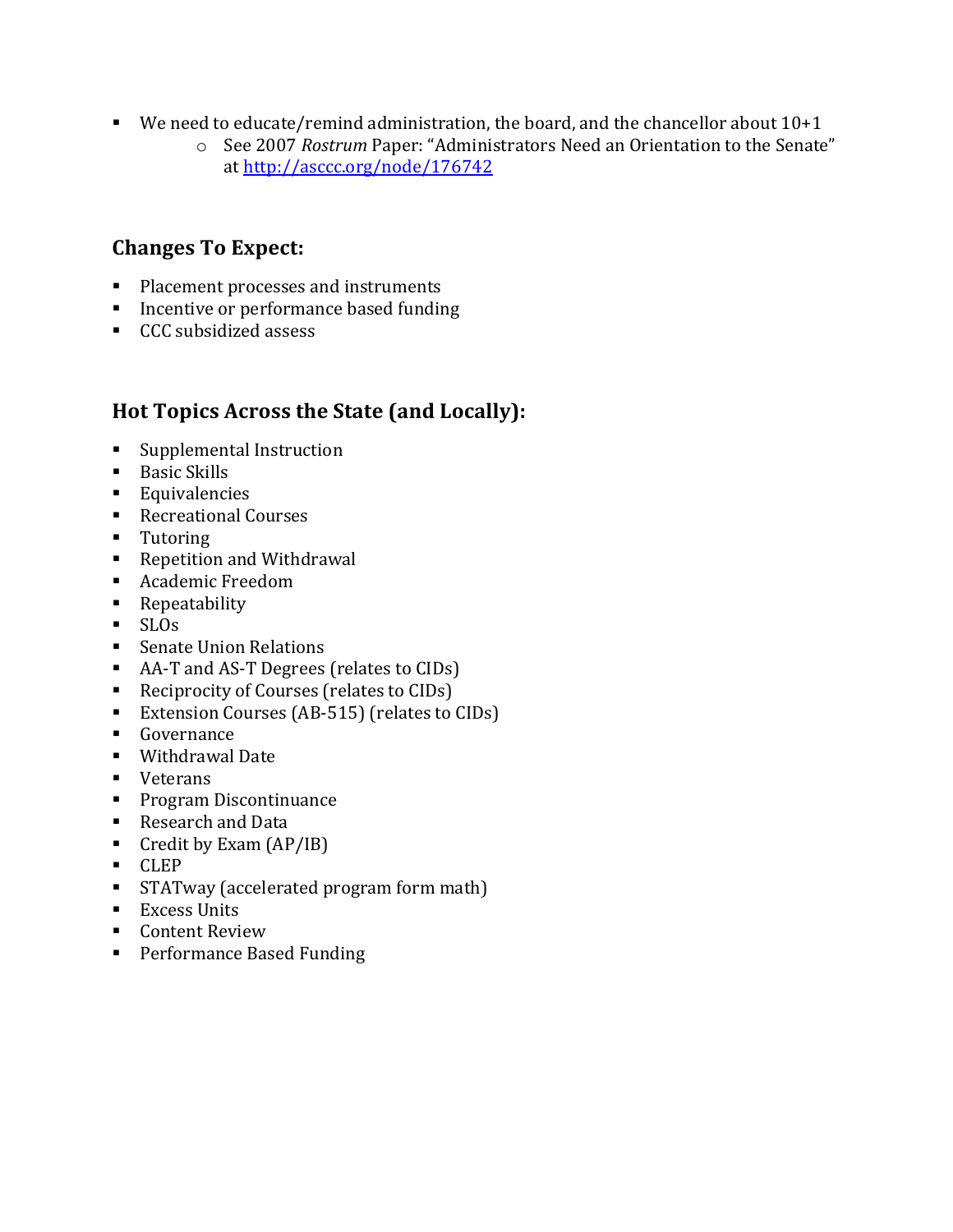

Appendix 5 - Robert's Rules

W)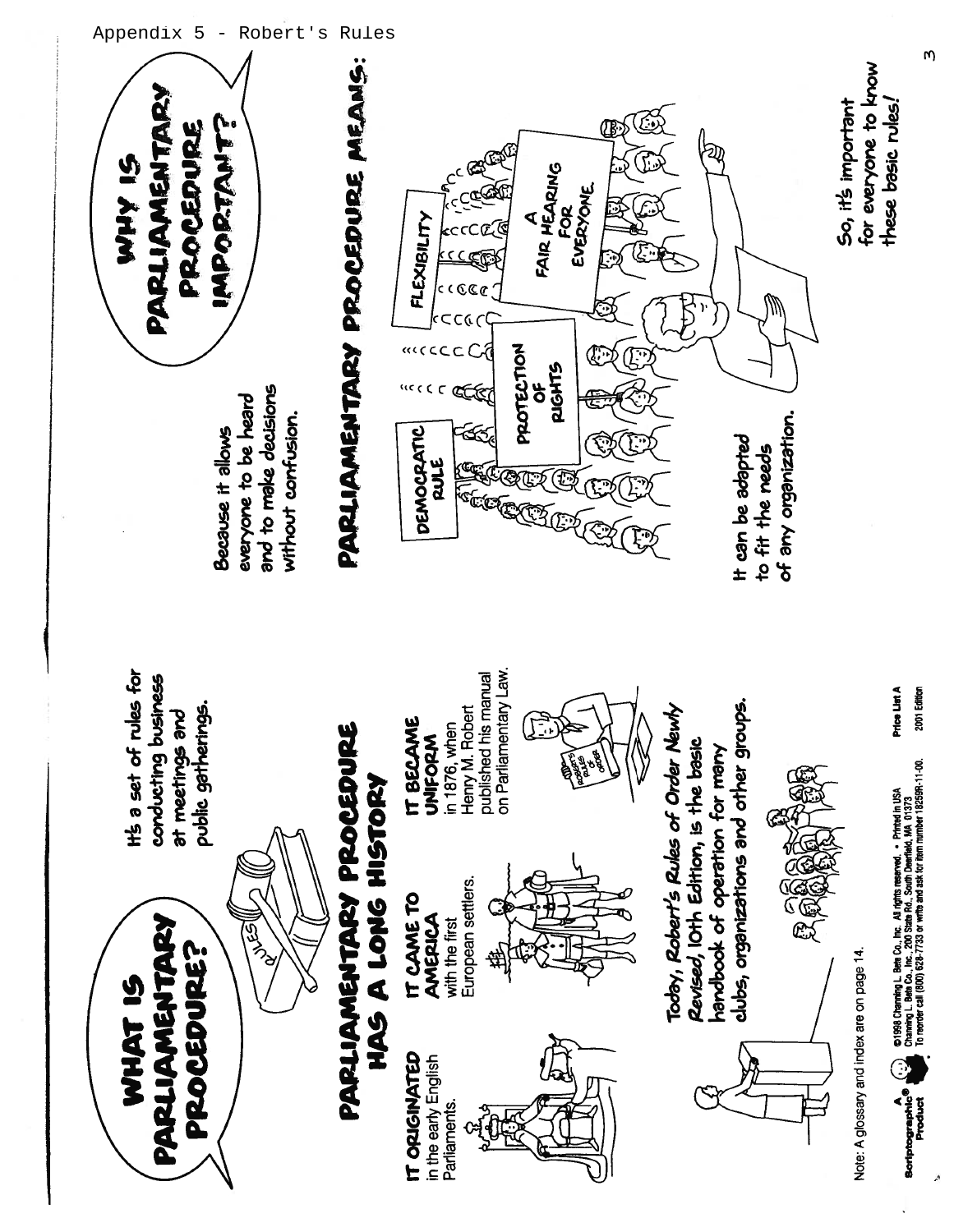

 $\ddot{\textbf{r}}$ 

้

4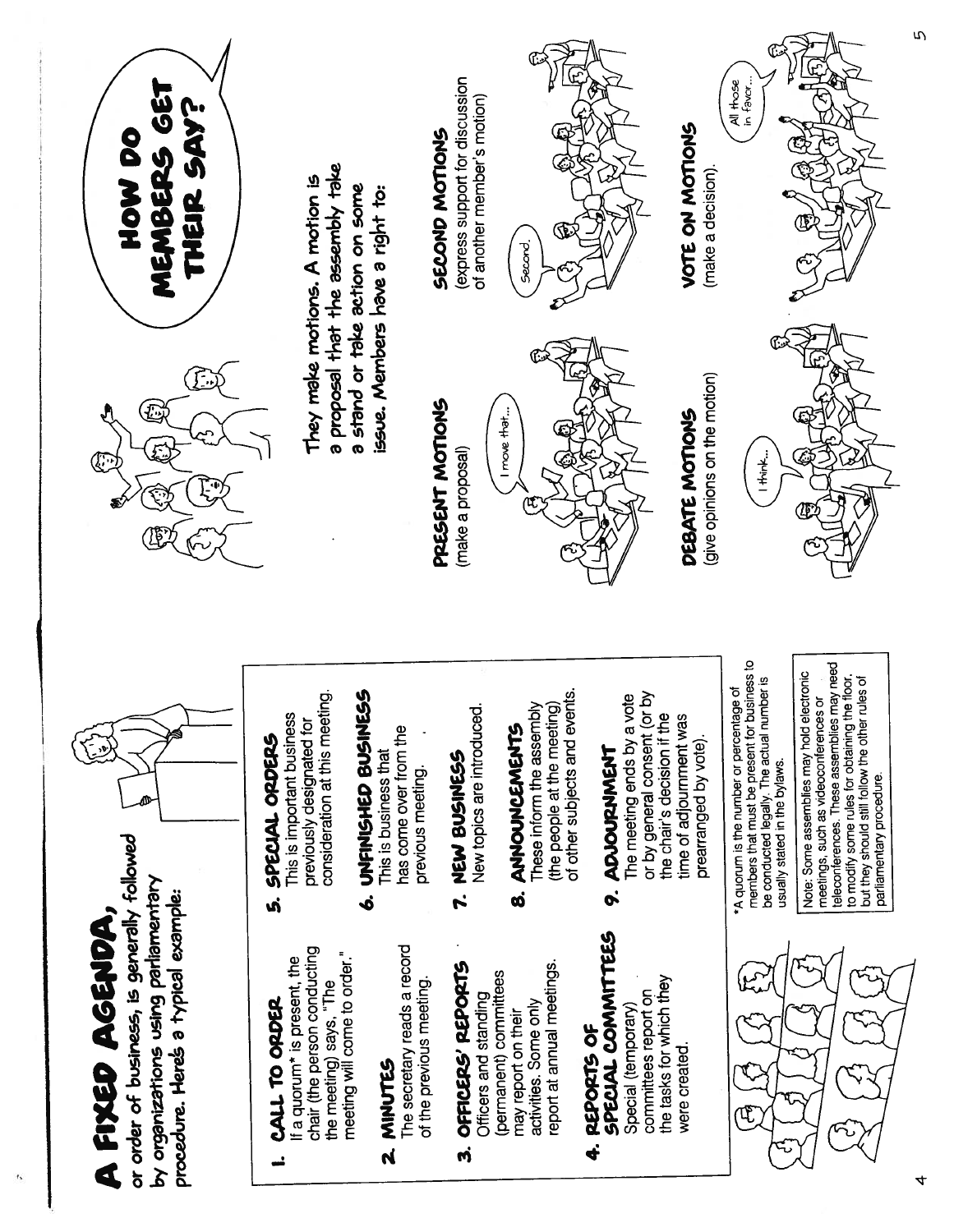|                                        | striking out or inserting wording, or<br>Some motions can be changed by<br>both. Amendments must relate to<br>Most require only a majority vote<br>WHAT VOTE IS NEEDED?<br>the subject as presented in the<br>CAN IT BE AMENDED?<br>(more than half the members<br>main motion.                                                   | again and revoted to give members<br>present and voting). But, motions<br>a chance to change their minds.<br>assembly or its members need<br>Some motions can be debated<br>The motion to reconsider must<br>concerning the rights of the<br>a % vote to be adopted.<br><b>RECONSIDERED?</b><br>CAN IT BE      | r<br>questions for some<br>specific motions.<br>come from the winning side.<br>answers these<br>pages 8 and 9<br>The table on                                                                                                                                                                 |
|----------------------------------------|-----------------------------------------------------------------------------------------------------------------------------------------------------------------------------------------------------------------------------------------------------------------------------------------------------------------------------------|----------------------------------------------------------------------------------------------------------------------------------------------------------------------------------------------------------------------------------------------------------------------------------------------------------------|-----------------------------------------------------------------------------------------------------------------------------------------------------------------------------------------------------------------------------------------------------------------------------------------------|
|                                        | SOME QUESTIONS RELATING TO MOTIONS:<br>business at hand and be presented<br>that the speaker may be interrupted<br>Some motions are so important<br>obstructive, frivolous or against<br>at the right time. It must not be<br>Your motion must relate to the<br>MAY I INTERRUPT<br>IS IT IN ORDER?<br>THE SPEAKER?<br>the bylaws. | to make them. The original speaker<br>that another member would like to<br>interruption has been attended to.<br>spending time on a question that<br>consider your motion. It prevents<br>Usually, yes. A second indicates<br>DO I NEED A SECOND?<br>interests only one person.<br>regains the floor after the | Parliamentary procedure guards<br>the right to free and full debate<br>some subsidiary, privileged<br>on most motions. However,<br>IS IT DEBATABLE?<br>and incidental motions<br>are not debatable.                                                                                           |
|                                        | to amend the<br>striking out<br>MOTIONS<br>motion by<br>affect how<br>is handled.<br>I move<br>They are voted on before<br>These change or<br>the main motion<br>the main motion.<br><b>SUBSIDIARY</b><br>М<br>For example:<br>$\ddot{\mathbf{O}}$                                                                                | adjourn<br>move<br>र्ष                                                                                                                                                                                                                                                                                         | <b>ASSEMBLY</b><br>MOTIONS THAT BRING<br>These enable certain items to<br>reconsider<br>In general,<br><b>AGAIN</b><br>they are brought up when<br>I move<br>no business is pending.<br>A QUESTION<br>be reconsidered.<br>$\overline{\mathbf{5}}$<br>BEFORE THE<br>For example:<br>₿<br><br>Ø |
| THERE ARE 5 GENERA<br>TYPES OF MOTIONS | before the assembly. They yield<br>consideration. They cannot be<br>made when another motion is<br>that we<br>purchase.<br>I move<br>These introduce subjects for<br>to privileged, subsidiary and<br>MAIN MOTIONS<br>incidental motions.<br>For example:<br>$\bullet$                                                            | important matters not related to<br>pending business. In general,<br>PRIVILEGED MOTIONS<br>they are considered before<br>These concern special or<br>other types of motions<br>For example:<br>$\ddot{\mathbf{Q}}$                                                                                             | other motions. They must be<br>O INCIDENTAL MOTIONS<br>considered before the other<br>procedure that arise out of<br>These are questions of<br>motion. For example:<br>to suspend the<br>rules for the<br>purpose of<br>I move                                                                |

 $\overline{\phantom{0}}$ 

 $\bullet$   $\overline{\bullet}$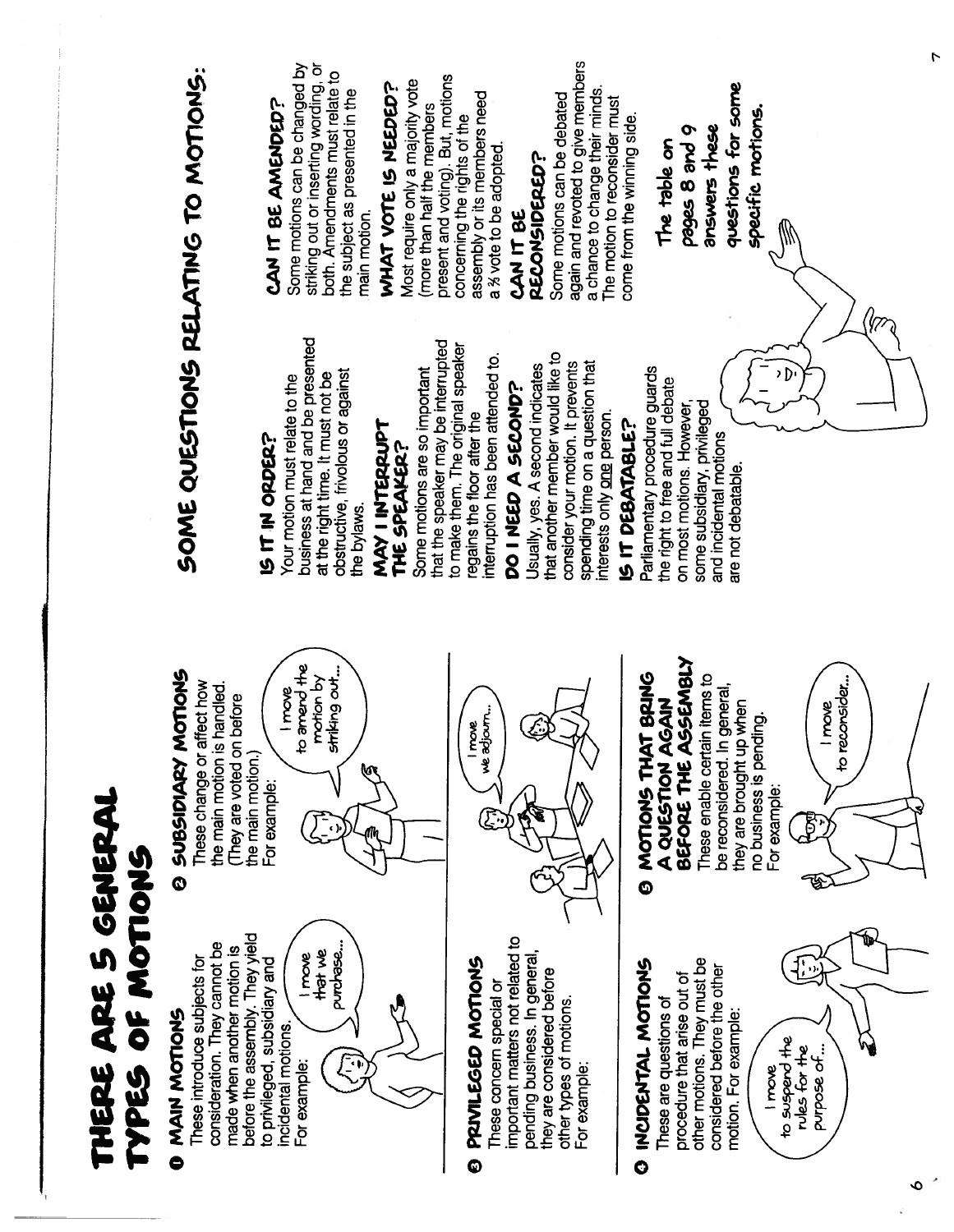| PROCEDURE AT A GLANCE<br>PARLIAMENTARY                                                                                        |                                                                                                                                                                                               |                                                                   |                                                     |                                           | Here are some motions you might make, how to<br>make them, and what to expect of the rules |                                                                  |                                            |
|-------------------------------------------------------------------------------------------------------------------------------|-----------------------------------------------------------------------------------------------------------------------------------------------------------------------------------------------|-------------------------------------------------------------------|-----------------------------------------------------|-------------------------------------------|--------------------------------------------------------------------------------------------|------------------------------------------------------------------|--------------------------------------------|
| DO THIS:<br><b><u>p</u></b>                                                                                                   | <b>CHUS:</b><br>YOU SAY                                                                                                                                                                       | MAY YOU<br>INTERRUPT<br>THE SPEAKER?                              | DO YOU HEED<br>A SECOND?                            | <b>DEBATABLE?</b><br>۲<br>پا              | CAN IT BE<br>AMENDED?                                                                      | WHAT VOTE<br>15 NEEDED?                                          | CAN IT BE<br>RECONSIDERED                  |
| ADJOURN MEETING                                                                                                               | "I move to adjourn."                                                                                                                                                                          | $\frac{1}{2}$                                                     | YES                                                 | $\frac{1}{2}$                             | $\frac{0}{2}$                                                                              | MAJORITY                                                         | $\frac{\mathsf{O}}{\mathsf{Z}}$            |
| CALL AN INTERMISSION                                                                                                          | Ξ<br>"I move to recess for"                                                                                                                                                                   | $\frac{1}{2}$                                                     | YES                                                 | $\frac{1}{2}$                             | ΥES                                                                                        | MAJORITY                                                         | $\frac{1}{2}$                              |
| COMPLAIN ABOUT HEAT,                                                                                                          | ilege."<br>"I rise to a question of priv                                                                                                                                                      | YES                                                               | $\frac{1}{2}$                                       | $\frac{1}{2}$                             | $\frac{1}{2}$                                                                              | NOVOTE                                                           | $\frac{0}{2}$                              |
| <b>TEMPORARILY SUSPEND<br/>CONSIDERATION OF AN ISSUE</b><br>NOISE, ETC.                                                       | \$<br>"I move to lay the motion on the table.                                                                                                                                                 | $\frac{1}{2}$                                                     | YES                                                 | $\frac{1}{2}$                             | $\frac{1}{2}$                                                                              | MAJORITY                                                         | $\boldsymbol{\mathsf{Q}}$<br>$\frac{1}{2}$ |
| END DEBATE AND AMENDMENTS                                                                                                     | "I move the previous question."                                                                                                                                                               | $\frac{1}{2}$                                                     | YES                                                 | $\frac{\mathsf{O}}{\mathsf{Z}}$           | $\frac{1}{2}$                                                                              | ぷ                                                                | $\bullet$<br>ΥES                           |
| POSTPONE DISCUSSION<br>FOR A CERTAIN TIME                                                                                     | ÷<br>iscussion until<br>"I move to postpone the d                                                                                                                                             | $\frac{1}{2}$                                                     | YES                                                 | YES                                       | YES                                                                                        | MAJORITY                                                         | YES                                        |
| GIVE CLOSER STUDY<br>OF SOMETHING                                                                                             | to committee.<br>"I move to refer the matter                                                                                                                                                  | $\overline{2}$                                                    | YES                                                 | YES                                       | YES                                                                                        | MAJORITY                                                         | $\bullet$<br>ΥËS                           |
| AMEND A MOTION                                                                                                                | F<br>"I move to amend the motion by                                                                                                                                                           | $\frac{1}{2}$                                                     | YES                                                 | $\bullet$<br>χË                           | YES                                                                                        | MAJORITY                                                         | YES                                        |
| INTRODUCE BUSINESS                                                                                                            | "I move that                                                                                                                                                                                  | $\frac{1}{2}$                                                     | ΥËS                                                 | YES                                       | YES                                                                                        | <b>MAJORITY</b>                                                  | ΥES                                        |
| THE MOTIONS LISTED ABOVE ARE IN ORDER O                                                                                       | F PRECEDENCE. BELOW, THERE IS NO ORDER.                                                                                                                                                       |                                                                   |                                                     |                                           |                                                                                            |                                                                  |                                            |
| PROTEST BREACH OF<br>RULES OR CONDUCT                                                                                         | "I rise to a point of order."                                                                                                                                                                 | YES                                                               | $\frac{1}{2}$                                       | $\frac{1}{2}$                             | $\frac{\mathsf{O}}{\mathsf{Z}}$                                                            | $\bullet$<br>NO VOTE                                             | $\frac{1}{2}$                              |
| VOTE ON A RULING OF THE CHAIR                                                                                                 | decision."<br>"I appeal from the chair's                                                                                                                                                      | YES                                                               | YES                                                 | ΥÉS                                       | $\frac{Q}{Z}$                                                                              | MAJORITY                                                         | YES                                        |
| SUSPEND RULES TEMPORARILY                                                                                                     | ÷<br>"I move to suspend the rules so that                                                                                                                                                     | $\frac{1}{2}$                                                     | YES                                                 | $\frac{1}{2}$                             | $\frac{1}{2}$                                                                              | Ķ                                                                | $\frac{1}{2}$                              |
| AVOID CONSIDERING AN<br>IMPROPER MATTER                                                                                       | E<br>of this motion.<br>"I object to consideration                                                                                                                                            | YES                                                               | $\frac{\mathsf{O}}{\mathsf{Z}}$                     | $\frac{\mathsf{O}}{\mathsf{Z}}$           | $\frac{1}{2}$                                                                              | $\frac{2}{3}$                                                    | Ø<br>YES <sup>1</sup>                      |
| <b>VERIFY A VOICE VOTE BY<br/>HAVING MEMBERS STAND</b>                                                                        | "I call for a division," or "Division!"                                                                                                                                                       | YES                                                               | $\frac{1}{2}$                                       | $\overline{2}$                            | $\frac{0}{2}$                                                                              | NO VOTE                                                          | $\frac{0}{2}$                              |
| REQUEST INFORMATION                                                                                                           | ۰.<br>Point of information                                                                                                                                                                    | YES                                                               | $\frac{1}{2}$                                       | $\frac{\mathsf{O}}{\mathsf{Z}}$           | $\frac{1}{2}$                                                                              | NOVOTE                                                           | $\frac{1}{2}$                              |
| TAKE UP A MATTER<br>PREVIOUSLY TABLED                                                                                         | ÷<br>table.<br>"I move to take from the                                                                                                                                                       | $\frac{1}{2}$                                                     | YES                                                 | $\frac{1}{2}$                             | $\frac{\mathsf{O}}{\mathsf{Z}}$                                                            | <b>MAJORITY</b>                                                  | $\frac{1}{2}$                              |
| RECONSIDER A HASTY ACTION                                                                                                     | ÷<br>vote on<br>"I move to reconsider the                                                                                                                                                     | ◎<br>YES                                                          | YES                                                 | $\bullet$<br>ΥES                          | $_{\mathsf{z}}^{\mathsf{o}}$                                                               | MAJORITY                                                         | $\frac{1}{2}$                              |
| reconsidered<br><b>O</b> Affirmative<br>votes may<br>not be<br>moved when<br>no question<br>is pending.<br>O Unless<br>NOTES: | not debatable<br>motion to be<br>amended is<br>Unless the<br>Ó<br>committee has<br>up the subject<br>already taken<br>ዎ<br><b>O</b> Unless th<br>has begun<br>question<br>vote on<br>O Unless | to the assembly<br>chair submits<br>for decision.<br>O Unless the | consideration of<br>negative is<br>A % vote in<br>¢ | Ô<br>needed to prevent<br>the main motion | floor but has not<br>speaker has the<br>actually begun<br>Only if the<br>to speak.         | reconsidered is<br>not debatable<br>motion to be<br>O Unless the |                                            |

 $\hat{\mathcal{C}}$ 

 $\infty$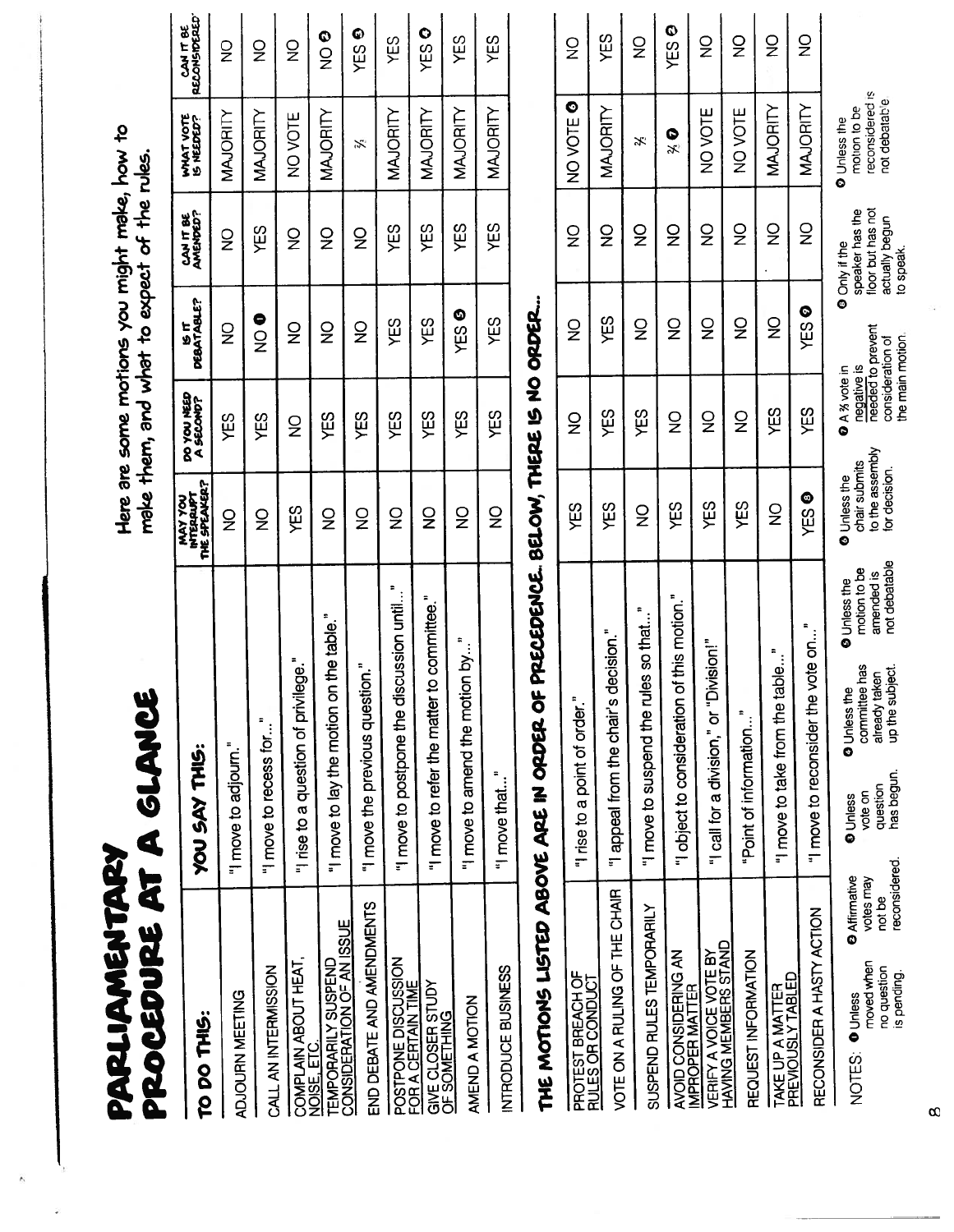

Here's what happens motion considered: when you want a



# O YOU OBTAIN THE FLOOR

- . Wait until the previous speaker is finished.
- . Rise and address the chair. or Madam) President." Say, "Mr. (or Madam) Chairperson" or "Mr.
- · Give your name. The chair will recognize you by repeating it.



# **YOUR MOTION 2 YOU MAKE**

- · Speak clearly and concisely.
- State your motion affirmatively. instead of "I move that we Say, "I move that we do.. do not..."
- Stay on the subject and avoid personal attacks.



# **E YOU WAIT FOR** A SECOND

- Another member will say, "I second the motion."
	- . Or, the chair will call for a second.
- motion will not be considered. . If there is no second, your

Motions made at the direction of than one person) do not require a board or committee (of more a second.



## **O YOU EXPAND ON YOUR MOTION**

- the motion, you are allowed . As the person who made to speak first.
	- · Direct all comments to the chair.
- . Keep to the time limit for speaking.
- You may speak again after all other speakers are finished.
	- by a motion to suspend the . You may speak a third time rules with a % vote.



# O THE CHAIR STATES **YOUR MOTION**

- seconded that we... • The chair must say, "It is moved and
- . After this happens, debate or voting can occur.
- Your motion is now "assembly change it without consent property," and you can't



### THE CHAIR PUTS THE QUESTION Ó

- The chair asks, "Are you ready for the question?
- . If there is no more debate, or if a motion to stop debate is adopted, a vote is taken.
	- The chair announces the results.

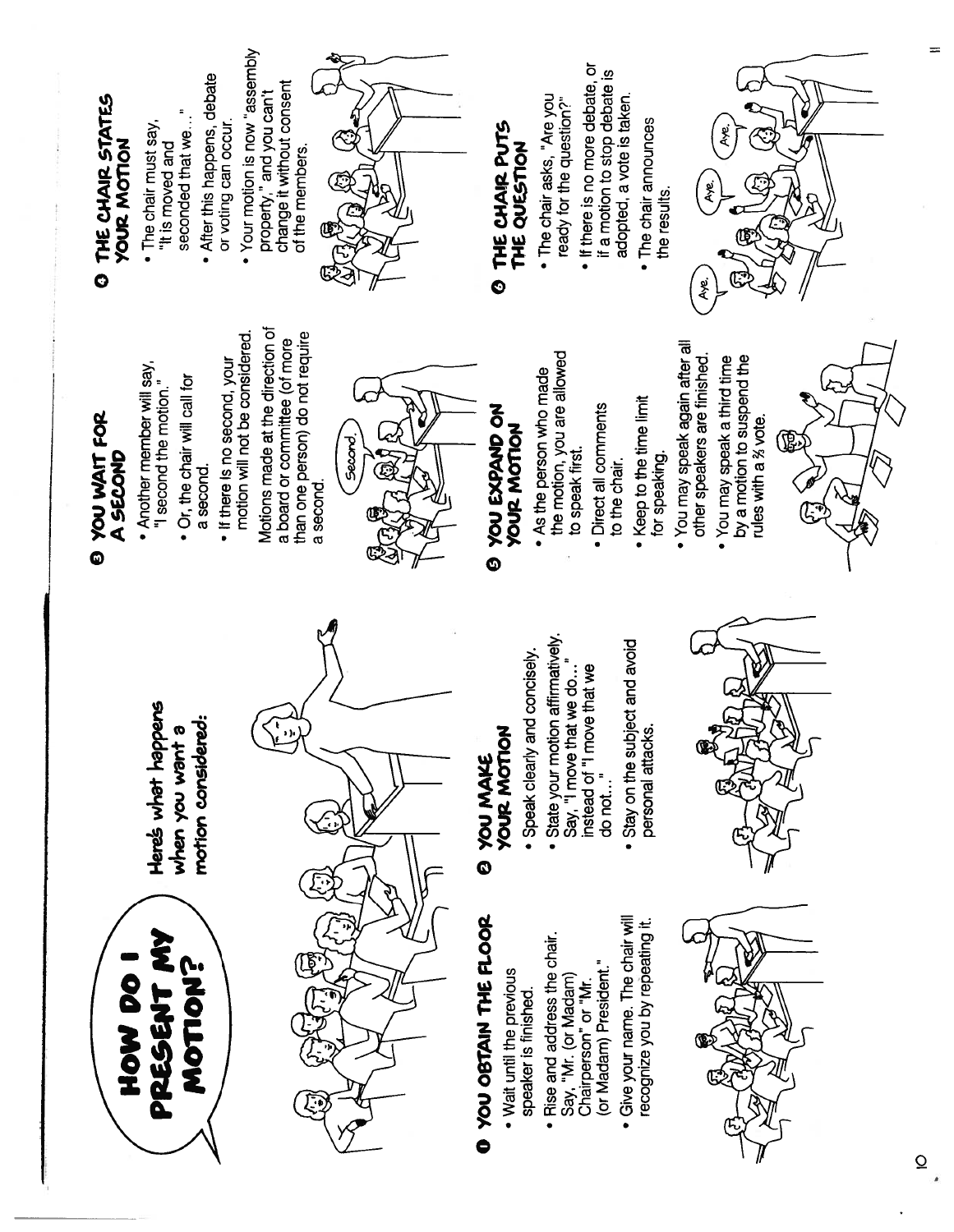

VOICE

 $\bar{z}$